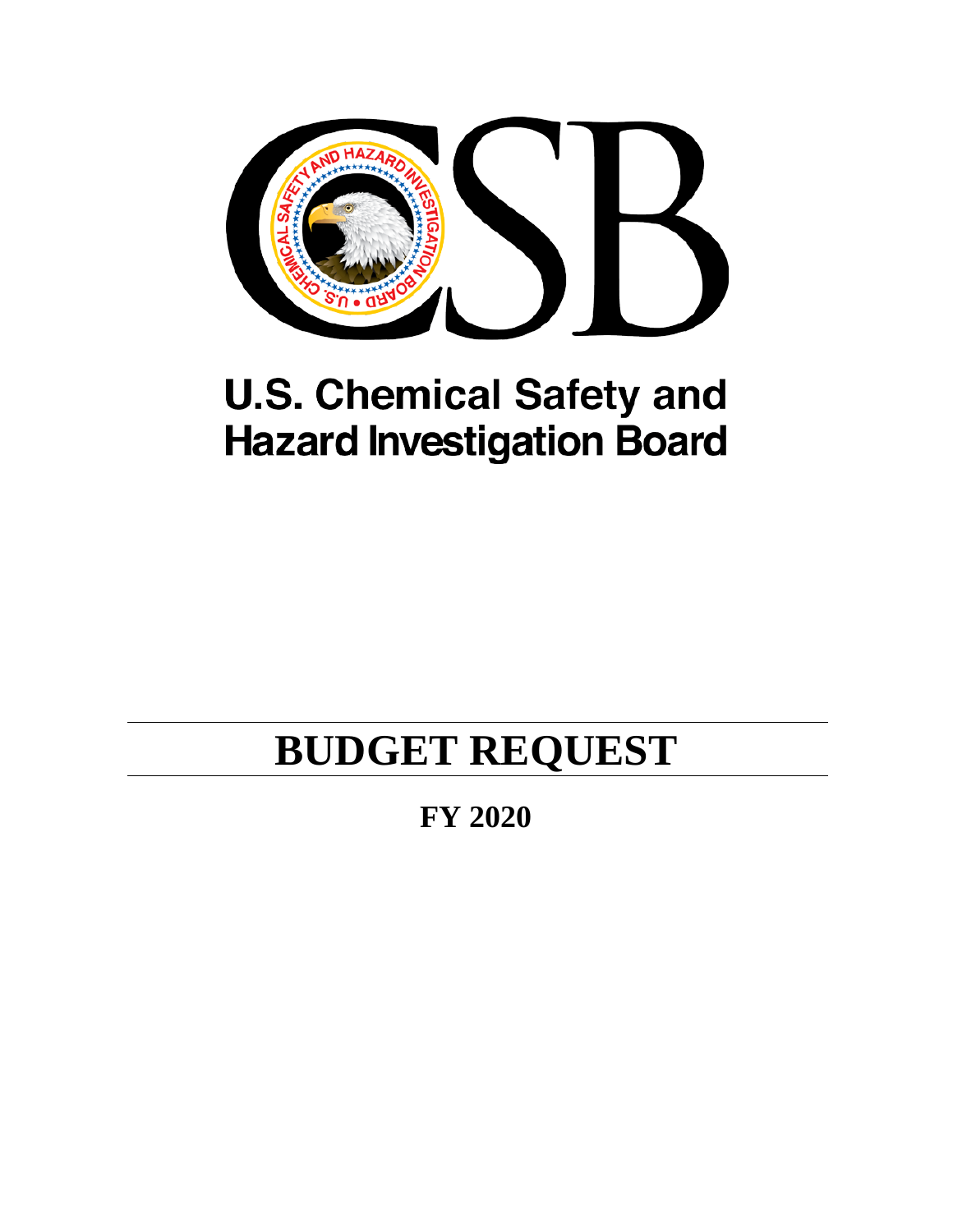# FY 2020 Budget Request **Table of Contents**

# Contents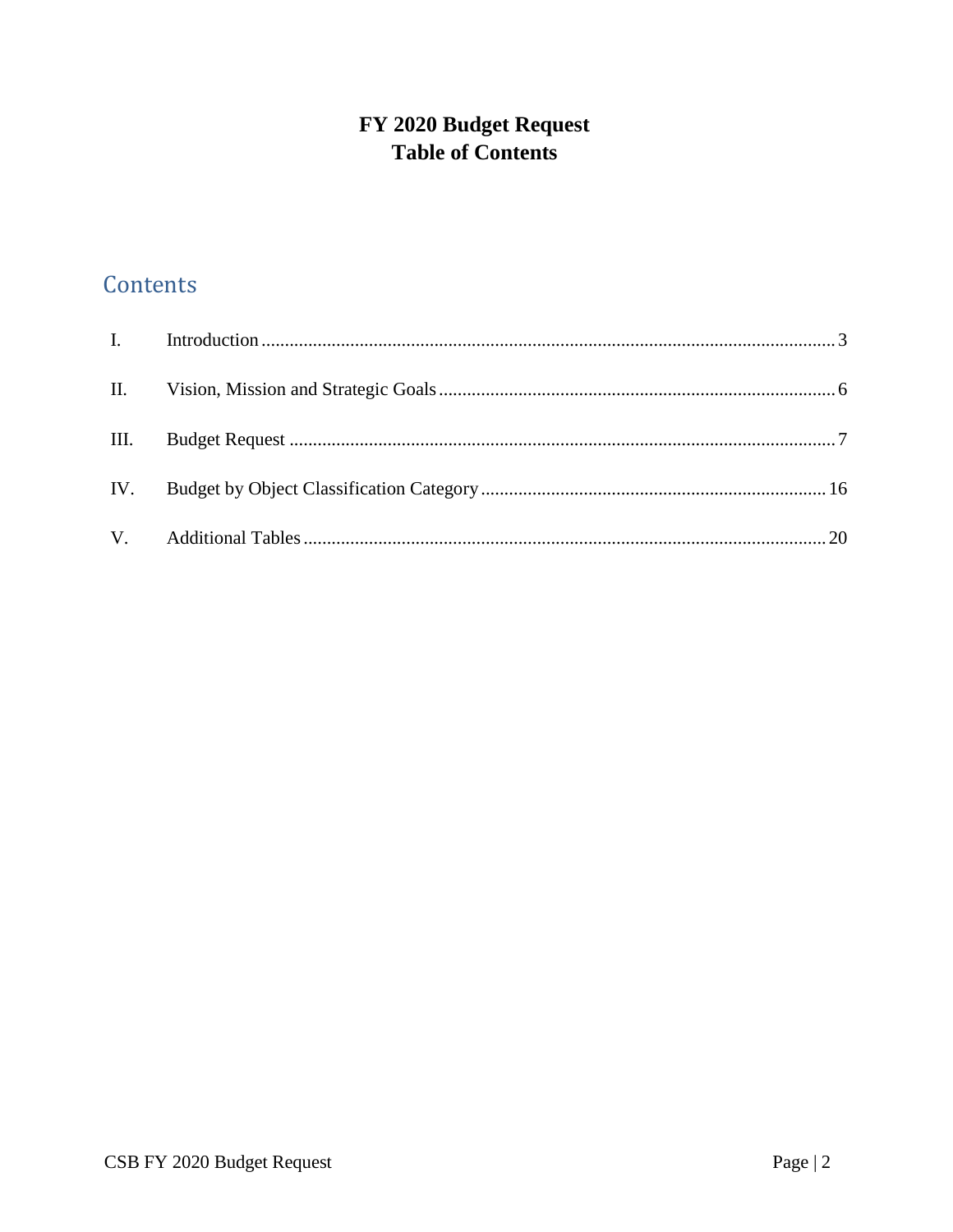# <span id="page-2-0"></span>**I. Introduction**

As an independent, non-regulatory agency, the U.S. Chemical Safety and Hazard Investigation Board's (CSB) mission is to drive chemical safety change through independent investigations to protect people and the environment. To that end, the CSB conducts comprehensive, root cause investigations of serious chemical incidents, which are often preventable with robust safety programs. The agency then makes recommendations aimed at preventing similar incidents from recurring.

The CSB is a unique agency, modeled on the U.S. National Transportation Safety Board. No other Federal agency or private entity performs this type of comprehensive investigation. CSB investigations have collectively identified gaps in regulatory requirements, industry standards and guidance, workforce training and operations, and emergency planning and response that caused or exacerbated the human and environmental consequences of incidents.

Throughout its twenty-year history, the CSB has initiated more than 130 deployments and issued more than 800 recommendations related to chemical incidents. Incidents investigated by the CSB have resulted in more than 200 fatalities, over 1,200 injuries, and significant environmental damage.

The CSB's vision is a "nation safe from chemical disasters." The CSB educates regulators, industry personnel, standard-setting organizations, academia, and the American people to ensure that facilities that use hazardous chemicals properly manage their hazards and perform their work in a safe manner.

With a budget of \$12 million and an authorized staff of 47 in FY 2019, the CSB consistently works to advance chemical safety. The impact of the CSB's investigations and recommendations has resulted in significant safety improvements throughout the country in a wide variety of industries. The following examples of safety improvements were a direct result of CSB safety recommendations.

- Within a year of the incident, the CSB completed its investigation of the explosions and fires at the Arkema Chemical Plant located in Crosby, Texas. The incidents occurred following the devastation of Hurricane Harvey. The CSB's final reports maps out key findings and guidance in planning for flooding or other severe weather events. The Center for Chemical Process Safety recently informed us that, in response to a CSB recommendation, they plan to revise their 2014 publication entitled "Recovery from Natural Disasters" by the end of calendar year 2019.
- MGPI Processing, Inc. facility in Atchison, Kansas implemented new safeguards specific to the facility's ventilation system and chemical transfer equipment, with special focus on the fill lines, transfer valves, transfer piping, tanks, and associating, equipment. This included upgrading their chemical unloading and transfer equipment with chemical portal separation, signage, unique locks, and fittings; and implementing an innovative key control and chemical unloading sequences.
- California is implementing landmark process safety and chemical release rules for oil refineries. The rules are based, in part, on CSB recommendations from the Chevron Richmond and Exxon Torrance investigations. California has hired and trained new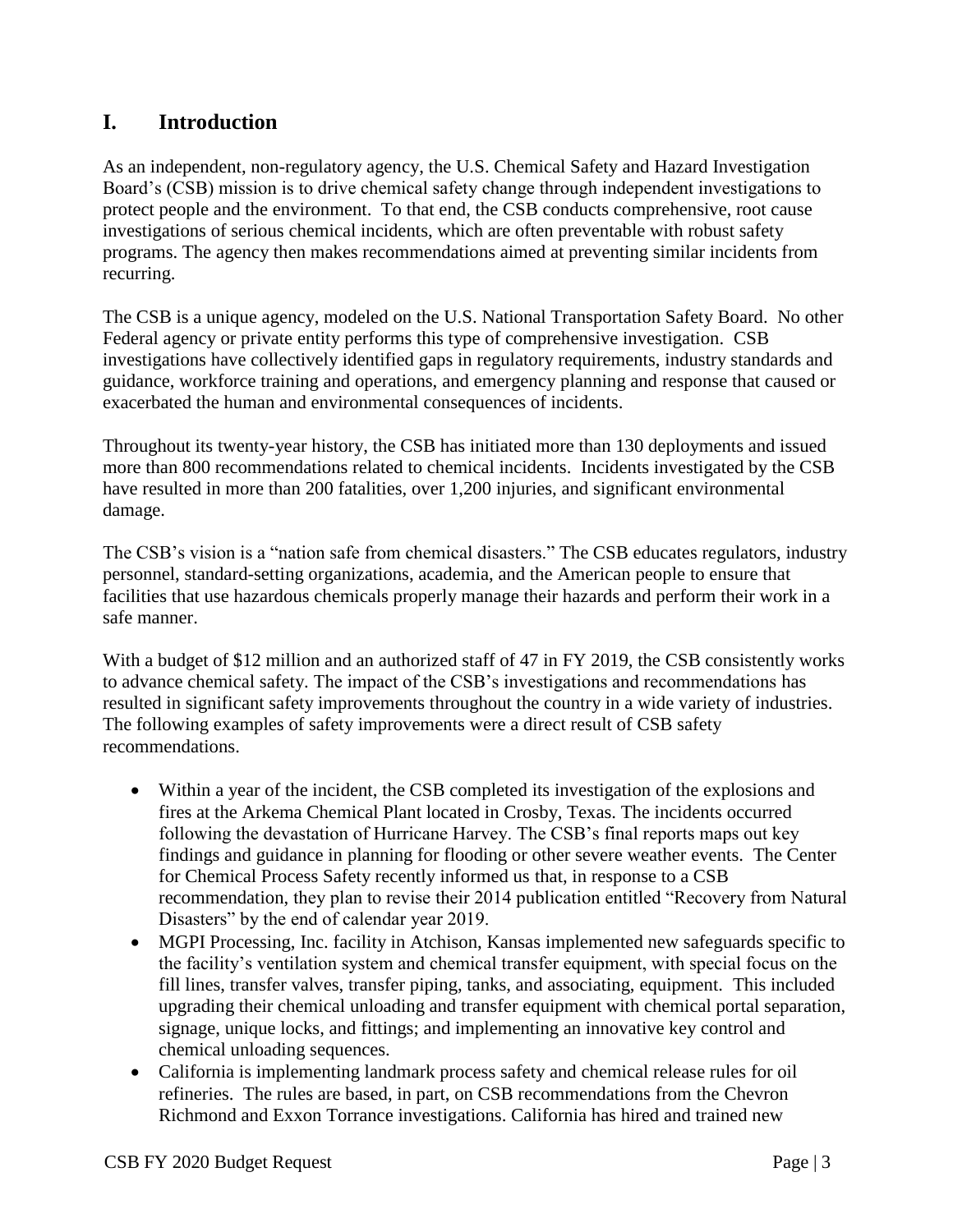investigators to enforce the rules at the state's 14 refineries. The State of Washington is currently moving to adopt new process safety rules for its five refineries, based on California's model safeguards, and prompted, in part, by CSB's investigation of the 2014 incident at the Tesoro refinery in Anacortes, WA, that killed seven workers*.*

- In 2018, the CSB commemorated its 20 years of driving chemical safety change in the United States. From 1998 to 2018, the CSB addressed critical chemical safety gaps and deficiencies through its reports and recommendations to companies, standards developing organizations, academia, industry associations, emergency responders, labor groups and Federal and state government agencies.
- The video products released in FY 2018 include three full-length safety videos detailing the findings from a chemical release resulting from extreme weather during Hurricane Harvey in Crosby, Texas; an olefins plant explosion in Baton Rouge, Louisiana; and a toxic release in Atchison, Kansas. The CSB released four computer-generated animations of incidents at a refinery in Superior, Wisconsin; an oil well blowout and fire in Pittsburg County, Oklahoma; and chemical fires in Crosby, Texas and DeRidder, Louisiana.

The costs of chemical disasters total in the hundreds of billions of dollars. To make the safety of Americans our primary priority, it is critical that chemical safety lessons are learned and shared among diverse stakeholders that use hazardous chemicals. The CSB has investigated numerous high consequence incidents that have resulted in millions of dollars in damage and a disruption to the regional and local economies.

- On April 26, 2018, an explosion at a refinery in Wisconsin resulted in severe property damage and the evacuation of much of the nearby city. The incident resulted in at least \$20 million in property damage and \$40 million in business interruption expenses.
- Flooding from Hurricane Harvey in August 2017 disabled the refrigeration system at a chemical plant near Houston. As the temperature of chemicals stored at the facility rose, the trailers containing them began to catch fire, and emergency responders issued a six-day evacuation of residents within a 1.5-mile radius of the plant.
- A 2016 explosion at a natural gas plant in Pascagoula, MS resulted in damages of over \$10.4 million due to fire response activities and another \$7.1 million in equipment damage.
- A 2016 explosion at one of the country's four nitrous oxide production facilities caused one fatality and led to a chemical shortage that affected hospitals, dentists, universities, food producers, and other industrial facilities across the country.
- A 2013 explosion at a fertilizer facility resulted in 15 fatalities and more than 260 injuries; \$230 million in insurance-related losses; and \$16 million in Federal disaster assistance; however, the company held only a \$1 million insurance policy.
- A 2012 explosion at a refinery resulted in medical treatment for 15,000 residents; \$2 million in fines and restitution; and \$447 million in increased gas prices for California consumers.<sup>1</sup>
- A 2010 explosion at an offshore drilling rig in the Gulf of Mexico resulted in \$21 billion in settlements; \$13 billion in economic and medical claims from local businesses and

 $\overline{\phantom{a}}$ 

<sup>1</sup> Gonzales, Dan, Timothy Gulden, Aaron Strong and William Hoyle. Cost–Benefit Analysis of Proposed California Oil and Gas Refinery Regulations. Santa Monica, CA: RAND Corporation, 2016. [http://www.rand.org/pubs/research\\_reports/RR1421.html.](http://www.rand.org/pubs/research_reports/RR1421.html.)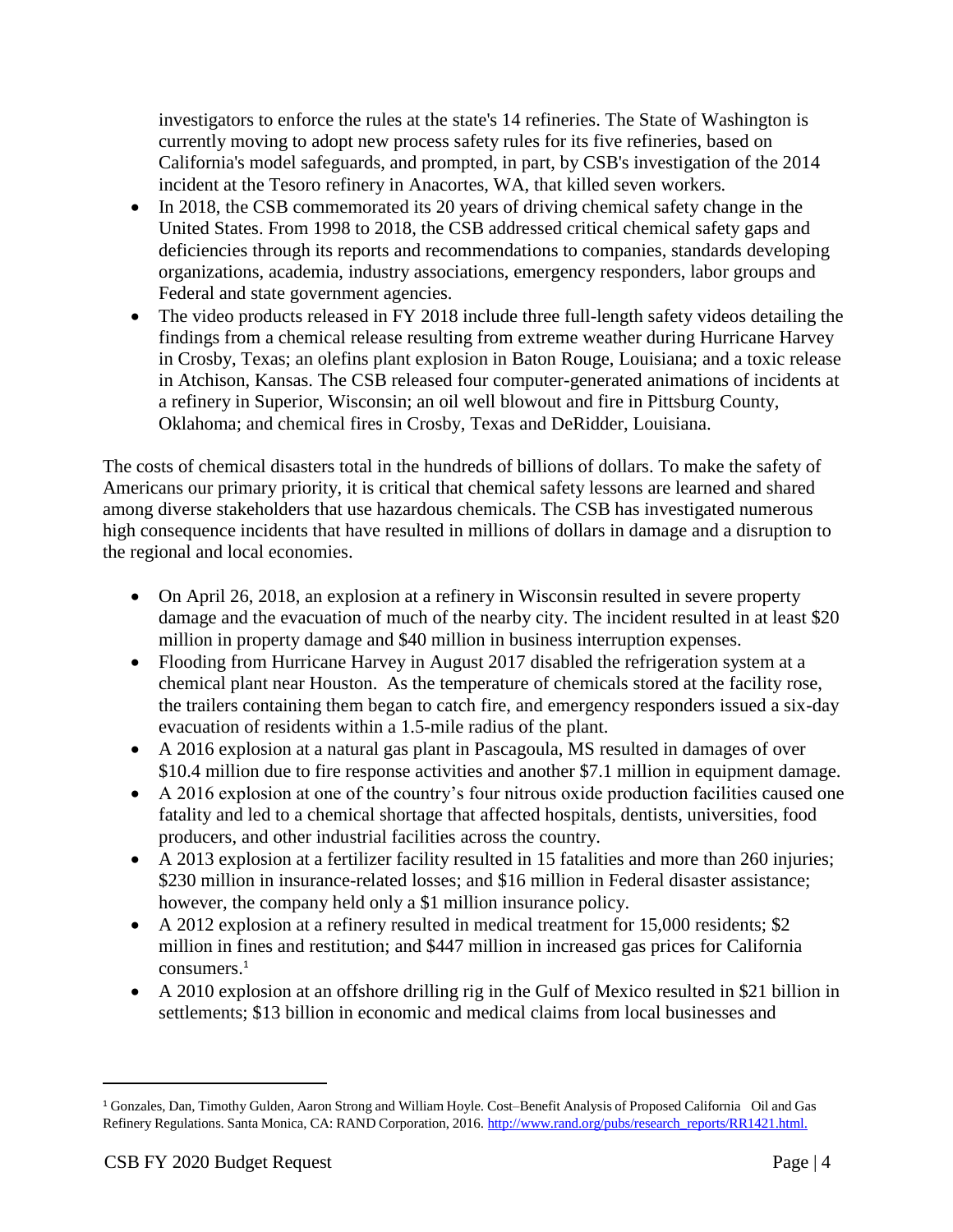residents;<sup>2</sup> 11 workers killed and 17 injured; and four million barrels of oil spilled into the Gulf of Mexico.

If the CSB's many safety lessons prevent at least one catastrophic incident, the costs avoided from damage to facilities and the surrounding communities, legal settlements, and the loss of human life far outweigh the agency's annual budget. Safety and prosperity are compatible. Strong safety programs are critical for the economic success of the many industries that use hazardous chemicals. If we do not learn from previous incidents, Americans will continue to spend billions of dollars responding to new ones. Through its independent investigations, the CSB plays a unique role in fostering collaboration with industry, regulators, standards setting bodies and professional organizations, thus emphasizing the CSB's vital role in driving critical chemical safety change in the United States.

l

<sup>2</sup> Data current at the publication of the CSB's final report. Litigation continued beyond the CSB's investigation.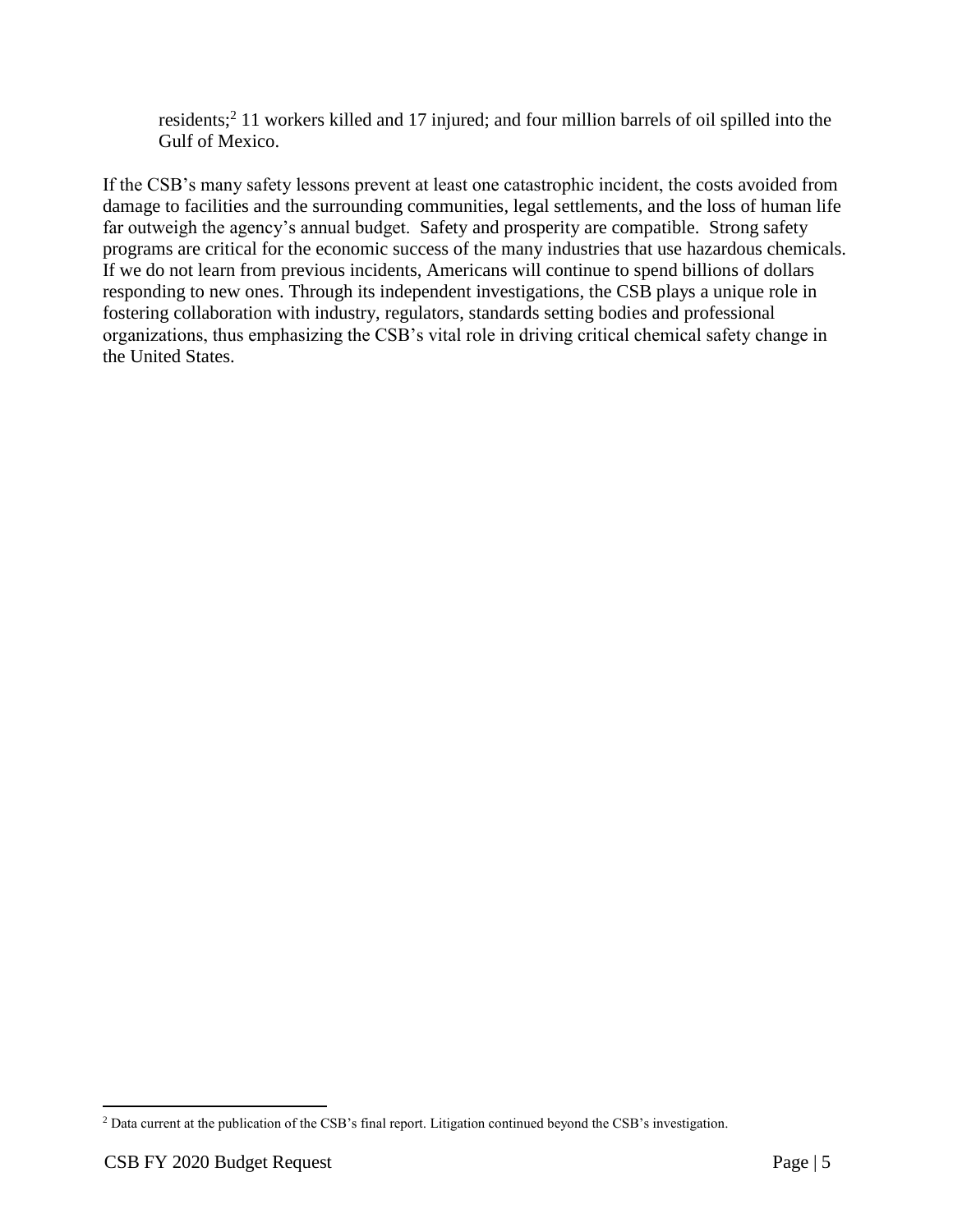#### <span id="page-5-0"></span>**II. Vision, Mission and Strategic Goals**

#### **Vision**

A nation safe from chemical disasters.

#### **Mission**

Drive chemical safety change through independent investigations to protect people and the environment.

#### **Strategic Goals**

*Goal 1 –* Prevent recurrence of significant chemical incidents through independent investigations.

- 1.1. Select for investigations those incidents and hazards that are most likely to generate recommendations or findings with broad preventive impact.
- 1.2. Complete timely, high-quality investigations that determine the causes of incidents.
- 1.3. Develop and issue recommendations with broad preventive impact.

*Goal 2 –* Advocate safety and achieve change through recommendations, outreach, and education.

- 2.1. Pursue the implementation of recommendations, with focused effort on those designated as high-impact.
- 2.2. Identify and strategically promote key chemical safety issues.
- 2.3. Disseminate chemical safety information using a variety of high-visibility tools and products.

*Goal 3 –* Create and maintain an engaged, high-performing workforce.

- 3.1. Implement effective recruiting, targeted retention, and skills-based training and mentorship.
- 3.2. Encourage management development and leadership at all levels.
- 3.3. Strategically allocate resources across the organization.
- 3.4. Strengthen operational performance and project management efforts.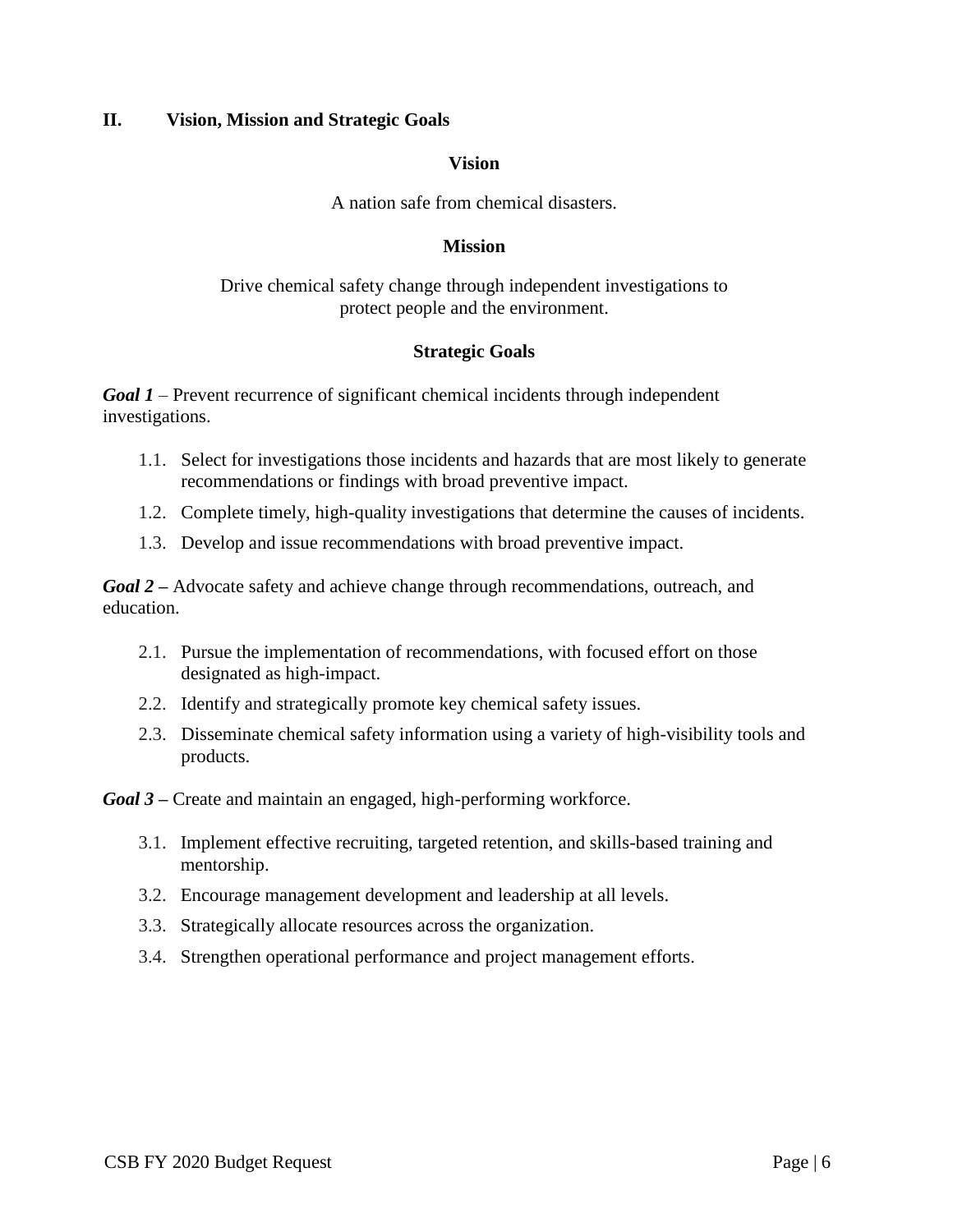# <span id="page-6-0"></span>**III. Budget Request**

# **Budget Request Summary**

The CSB requests a budget of \$12.451 million in FY 2020 to accomplish its unique safety mission. This is an increase of \$1.451 million, or 3.70%, above the \$12 million annualized rate provided by the Consolidated Appropriations Act, 2019. The requested amount allows the CSB to maintain and develop its investigation and safety outreach capacity in FY 2020, address succession planning concerns raised in the CSB's FY 2018 Human Capital Plan and continued implementation of the President's initiatives for information technology (IT) modernization, preservation of government records, transitioning to an all-electronic environment for records preservation, and increasing the accessibility of Federal information to the American public. To successfully achieve its mission and meet the President's objectives for FY 2020 and beyond, the CSB will require additional funding in several areas that are described in the object classification detail.

The requested increase in FY 2020 is largely related to full year funding for positions that are to be filled in FY 2019. At the time of the 2020 Budget Request submission, the CSB has several vacant positions for its mission-critical occupation, Chemical Incident Investigator. The agency is currently in the midst of personnel actions to fill vacancies and acquire additional expertise in areas that are not currently present within the investigations staff. We expect to fill these positions during FY 2019. In addition, critical staff positions, including the General Counsel and a Contracting Officer are currently vacant. The agency anticipates filling these positions as soon as possible.

The CSB will continue to fill critical vacancies in FY 2019 and anticipates recruiting new investigators in order to increase its FY 2020 output. With the additional funds provided in FY 2019 the CSB will enhance its infrastructure. The CSB anticipates increases in the administrative and legal requirements such as implementation of a reporting rule, $3$  electronic management of investigation records, responding to related Freedom of Information Act requests, and conduct advocacy and outreach so that recommendations are implemented, and safety information is disseminated.

 $\overline{a}$ 

<sup>&</sup>lt;sup>3</sup> On February 4, 2019, the U.S. District Court ordered the CSB to issue a final rule pursuant to 42 U.S.C. § 7412(r)(6)(c)(iii) within one year. See Air Alliance of Houston v Chemical Safety and Hazard Investigation Bd., No. 17-02608, 2019 WL 450677 (D.D.C., February 4, 2019).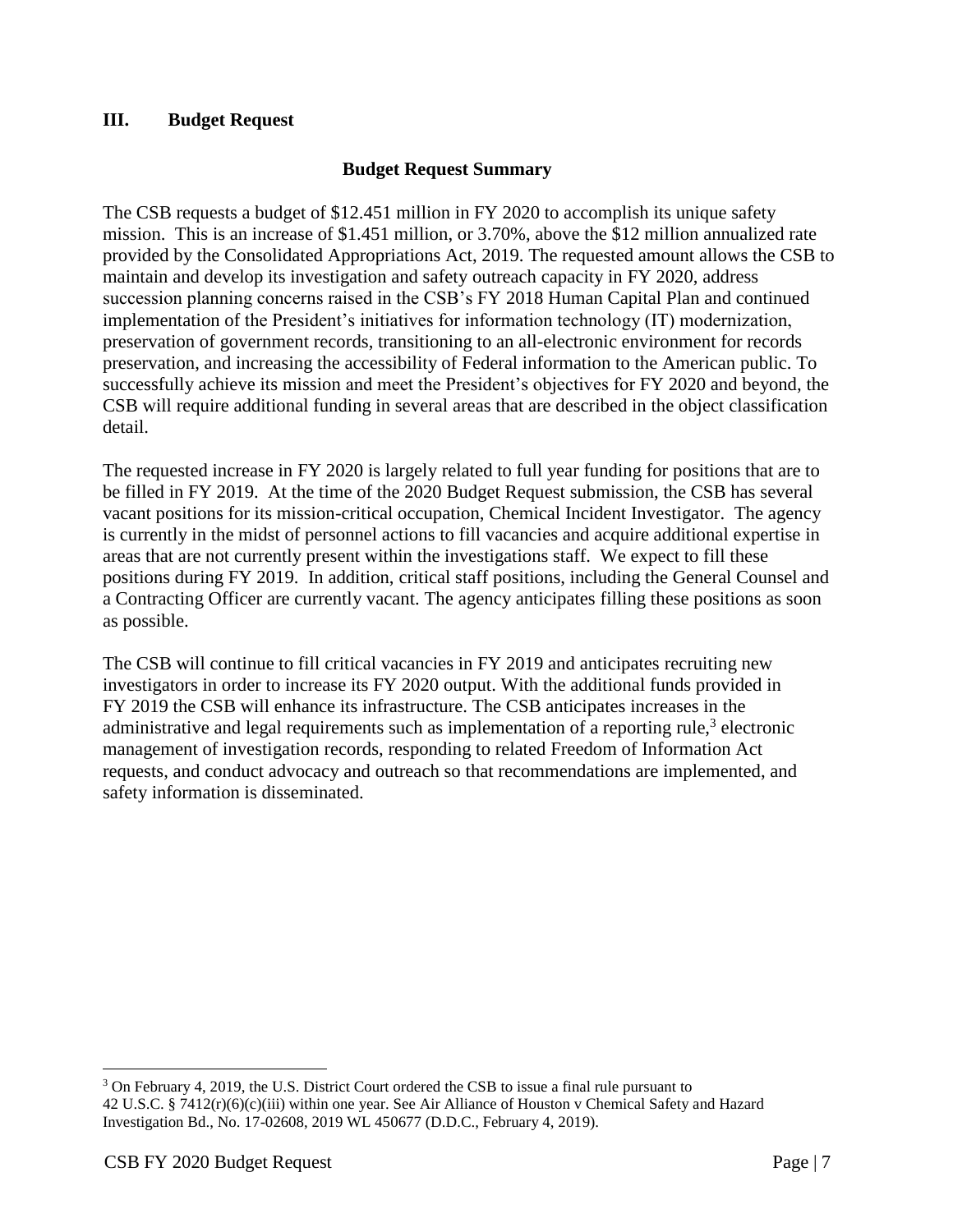# **CSB Accomplishments**

### **Investigations**

The CSB's first strategic goal is to prevent recurrence of significant chemical incidents through independent investigations. The CSB completed 3 investigations in FY 2018 and one in early FY 2019.

- **Gas Plant Explosion and Fire (Moss Point, MS):** A flammable gas release with subsequent fire and explosions occurred at the Enterprise Products Gas Plant, near Pascagoula, Mississippi, on June 27, 2016. The incident resulted in the evacuation of the local community and the closure of the plant for almost six months. **The CSB's final investigation report was released on February 13, 2019.**
- **Chemical Fire and Facility Flooding (Crosby, TX):** On August 29, 2017, flooding from Hurricane Harvey disabled the refrigeration system at the Arkema plant in Crosby, TX, which manufactures organic peroxides. The following day, citizens within a 1.5-mile radius were evacuated for six days. During the refrigeration outage, trailers increased in temperature and the peroxides spontaneously combusted on August 31. Officials ignited the remaining unstable chemicals on September 3, 2017. The CSB's investigative report provided guidance for the shutdown and startup of chemical facilities in response to extreme weather. **The final investigation report was released on May 24, 2018.**
- **Hot Work Explosion (DeRidder, LA):** On February 8, 2017, three contractors were killed, and seven contractors sustained injuries in an explosion at the Packaging Corporation of America facility in DeRidder, Louisiana. The fatally-injured contractors were conducting hot work activities near a 100,000-gallon storage tank that contained a flammable atmosphere and ultimately exploded. **The CSB's final report was released on April 24, 2018.**
- **Chlorine Release and Community Shelter-in-Place (Atchison, KS):** On October 21, 2016, sulfuric acid was inadvertently unloaded from a tanker truck into a fixed sodium hypochlorite tank at the MGPI Processing plant in Atchison, Kansas. The two materials combined to produce a mixture of chlorine gas that sent over 140 individuals, both workers and members of the public, to area hospitals and resulted in shelter-in-place and evacuation orders for thousands of local residents. **The final investigation report was released on January 3, 2018.**

In addition to the chemical incident investigations completed, the CSB continues to conduct field work, analysis, and report writing on several major investigations. The CSB deployed to four new incidents, released four factual updates on ongoing investigations and made significant progress in the completion of other open investigations. The agency has continued to focus on the completion of more timely investigation reports to ensure that critical safety recommendations can be released earlier to prevent catastrophic incidents.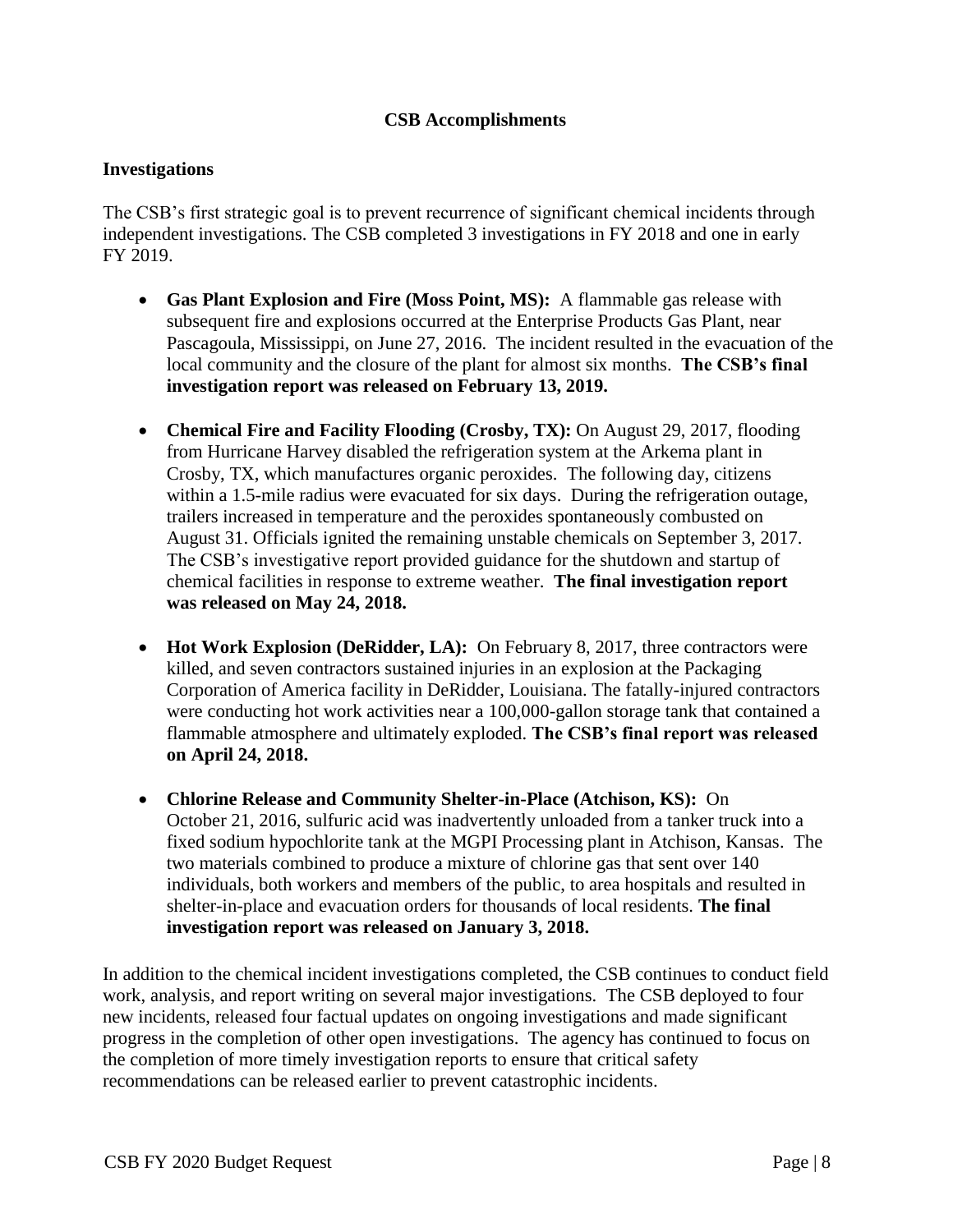- **Manufacturing Facility Explosion (Pasadena, TX):** On May 19, 2018, an explosion injured 21 workers at the EVAL facility in Pasadena, Texas. The facility manufactures ethylene vinyl-alcohol copolymers, sold as EVAL. Kuraray America is a Tokyo-based specialty chemical manufacturer.
- **Refinery Explosion and Fire (Superior, WI):** On April 26, 2018 an explosion and subsequent fire occurred at the Husky Superior Refinery in Superior, WI. The explosion occurred during a scheduled break time and many workers who were previously in the unit before the explosion had moved either into blast-resistant buildings or away from the process unit at the time of the explosion. However, as a result of the explosion, thirty-six people sought medical attention, including eleven refinery and contract workers who suffered OSHA recordable injuries. In addition, a large portion of the community of Superior, WI was evacuated. **The CSB released a factual investigative update in Superior, WI on August 2, 2018 and held a public meeting in the community on December 12, 2018.**
- **Gas Well Blowout and Fire (Pittsburg County, OK):** On January 21, 2018 a large explosion during drilling operations at Pryor Trust gas well 0718 fatally injured five workers. **The CSB released a factual investigative update in Oklahoma City, OK on August 16, 2018.**
- **Combustible Dust Explosion (Cambria, WI):** On May 31, 2017, an explosion occurred at the Didion Milling facility in Cambria, Wisconsin, where sixteen employees were working the night shift. Thirteen people were injured, five fatally. If this incident had occurred twelve hours earlier during the day shift, up to fifty people would have been working in the damaged buildings and the number of injured and killed could have been considerably higher. The packing facility where some employees had been working completely collapsed as a result of the explosion. A factual update was released in May 2018. Significant forensic examination of two gap mills which are suspected in the explosion is scheduled to be conducted this year. Completion of this teardown and examination will provide critical information necessary to complete the investigation.
- **Tank Explosions (Barbour County, WV):** On May 24, 2017, an out-of-service tank exploded at the Midland Resource Recovery facility in Philippi, West Virginia, killing two workers and severely injuring another. A few weeks later, on June 20, 2017, another vessel exploded and killed one contractor working at the site. The explosions happened in pressure vessels that were being decommissioned and cleaned, following use in natural gas service to add odorant to natural gas pipelines.
- **Catastrophic Pressure Vessel Rupture (St. Louis, MO):** On April 3, 2017, an overpressure within a steam condensate storage tank at the Loy-Lange Box Company launched the vessel into a neighboring dry-cleaning facility and fatally injured one worker at the box company and three members of the public at the adjacent facility.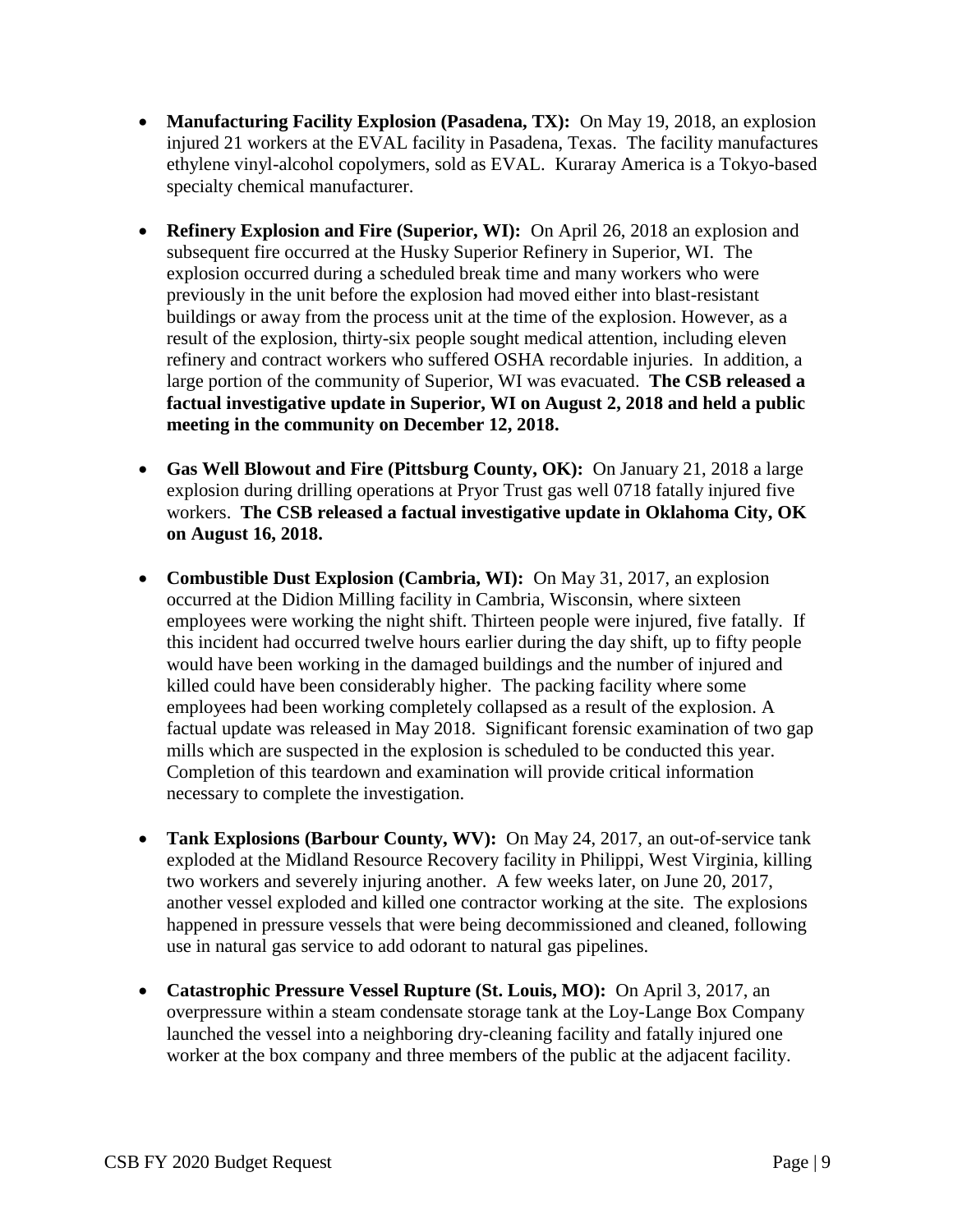- **Hot Work Explosion and Fire (Nederland, TX):** On August 12, 2016, seven workers were injured at the Sunoco Logistics Partners natural gas terminal in Nederland, Texas. The incident involved a flash fire during welding activities.
- **Toxic Chemical Release (LaPorte, TX):** On November 15, 2014, nearly 24,000 pounds of methyl mercaptan were released at the DuPont Chemical manufacturing facility in LaPorte, Texas. The release resulted in the deaths of three operators and a shift supervisor inside an enclosed manufacturing building. Additionally, three other workers were injured from their exposure to methyl mercaptan and at least three more workers experienced methyl mercaptan exposure symptoms.

# **Recommendations Successes**

The CSB's second strategic goal is to pursue safety change through safety recommendations, outreach, and education. The implementation of CSB recommendations resulted in several significant safety improvements in FY 2018. Since its creation, the CSB has issued a total of 815 recommendations to industry, trade associations, standards setting bodies, and state and Federal agencies to advance chemical safety practices. Of those 815 recommendations, 676 (or 83%) have been closed. In FY 2018, the CSB closed 40 recommendations and advanced 3 others from 26 completed investigations.

Of the recommendations closed in FY 2018, one response exceeded the actions recommended by the CSB to reduce future safety risks and hazards. On October 21, 2016, a chemical release occurred at the MGPI Processing plant in Atchison, Kansas. MGPI Processing produces distilled spirits and specialty wheat proteins and starches. The release occurred when a chemical delivery truck was inadvertently connected to a tank containing incompatible material. The plume generated by the chemical reaction led to a shelter-in-place order for thousands of residents. At least 120 employees and members of the public sought medical attention. Following the investigation, the CSB issued recommendations to MGPI to install safeguards, such as alarms and interlocks, to prevent personnel from opening the incorrect chemical transfer valves during deliveries. In addition, there was a recommendation to install mitigation measures to automatically shut down the transfer of chemicals into the facility based on process deviations or abnormal conditions (e.g., pressure, temperature, flow or level indications; gas detection). In addition to the highly innovative solutions that they implemented to meet the requirement of the recommendation (e.g., chemical portal separation, signage, unique locks, and fittings as well as an extremely innovative key control and chemical unloading sequence), MGPI's use of process hazard analysis (PHA) to identify additional hazards and implement the resulting corrective actions to include removing the Acetic Anhydride process in its entirety, clearly enhances the reduction of future risk and optimizes driving positive chemical safety change at the facility.

Impact from the CSB's recommendations can also be seen in the circumstances surrounding the April 26, 2018 explosion at the Husky Superior Refinery located in Superior, Wisconsin. The incident occurred during a scheduled break time and many workers who were in the unit prior to the explosion had moved either into blast-resistant buildings or away from the process unit. The use of blast-resistant buildings was a key recommendation from the CSB's investigation of another refinery explosion in Texas City, Texas, more than 13 years ago.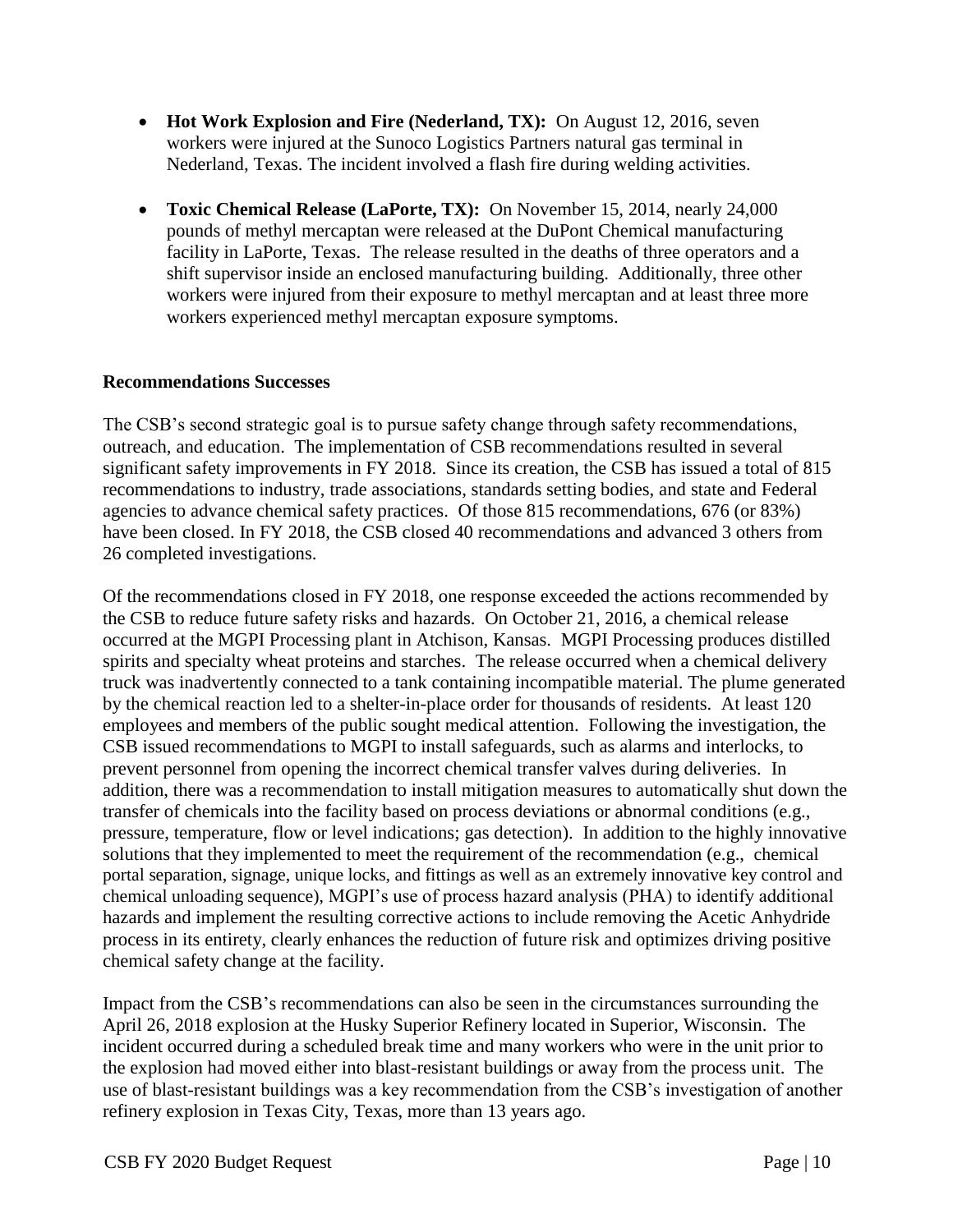These actions are a prime example of how CSB recommendations have a life-saving impact across the industry.

# **Safety Outreach and Collaboration**

In 2018, the U.S. Chemical Safety Board (CSB) celebrated its 20th year of *driving chemical safety change* in the United States. From 1998 to 2018, the CSB addressed critical chemical safety gaps and deficiencies through its investigative reports and issued recommendations to companies, standards-developing organizations, academia, industry associations, emergency responders, labor groups and Federal and state government agencies. CSB recommendations continue to drive safety changes to help protect workers, the public, and the environment.

To highlight the CSB's investigative work over the past 20 years, the CSB focused on a specific chemical safety theme each month in 2018 where the agency has made a significant impact by sharing lessons learned, issuing recommendations, advocating for safety change and collaborating with stakeholders. Every month, the CSB added new resources to its website to help stakeholders benefit from the agency's 20 years of safety experience:

- January, Twenty-year overview of the CSB
- February, Process Safety Management
- March, Safe Hot Work Practices
- April, Combustible Dust Safety
- May, Extreme Weather
- June, Preventive Maintenance
- July, Contractor Safety
- August, Laboratory Safety
- September, Winterization
- October. Emergency Planning and Response
- November, Human Fatigue
- December, Reactive Hazards

Throughout FY 2018, the CSB targeted its outreach to advance strategic safety topics described in the *Drivers of Critical Chemical Safety Change Program.* This program identifies the most critical chemical safety improvements needed to protect both people and the environment. CSB staff use this program to direct outreach initiatives and ensure that the agency's limited resources are optimized to address the most critical chemical hazards facing the nation. Currently, the CSB has identified five drivers of critical safety change: 1) Combustible Dust Safety; 2) Process safety Management for the 21<sup>st</sup> Century; 3) Emergency Planning and Response (Preparedness); 4) Preventive Maintenance; and 5) Safe Hot Work Practices.

The CSB's newly launched website capitalized on the CSB's 20-year anniversary as well as the agency's *Drivers of Critical Chemical Safety Change Program* while seeking to improve the user experience and enhance accessibility to our products and videos. The site seeks to expands the agency's audience by providing Spanish translations for most CSB products and closed captioning of CSB safety videos.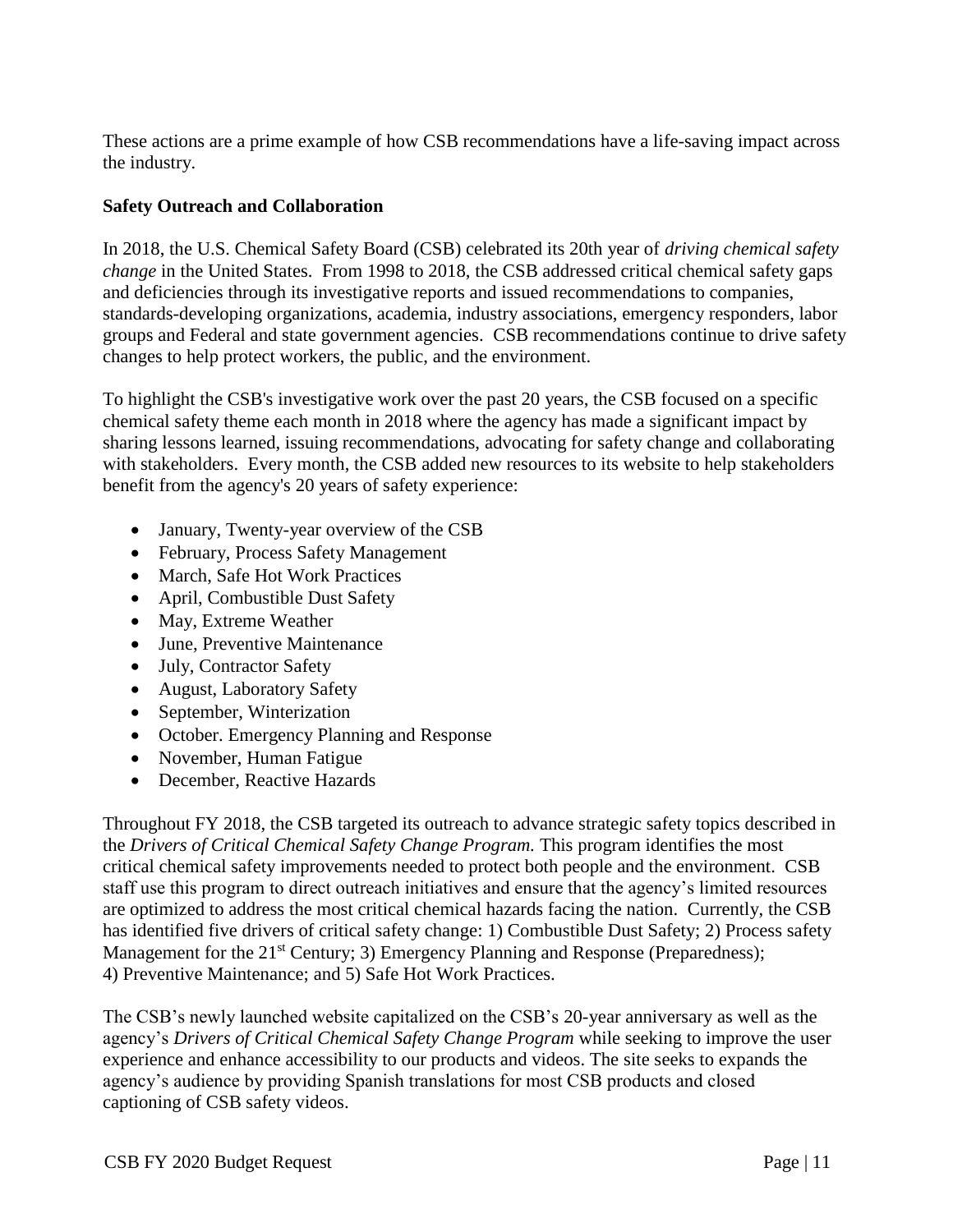In an additional effort to optimize the use of its limited resources to advance chemical safety, the CSB has collaborated with other Federal agencies and safety organizations to advance shared safety goals. In August 2018, the CSB participated in the nationwide Safe + Sound Week, partnering with OSHA, the National Institute for Occupational Safety and Health (NIOSH), the National Safety Council, the American Society of Safety Professionals and the American Industrial Hygiene Association to raise awareness and understanding of the value of safety and health programs. The CSB also issued a joint statement focusing on the importance of preventive maintenance with the Chlorine Institute as well as a statement with the American Chemical Society on the safe performance of lab demonstrations. The CSB will continue to identify opportunities to collaborate with other Federal agencies and safety organizations in FY 2019 and FY 2020.

Finally, the CSB released a variety of safety video products to view and download, free of charge, on its website and on YouTube. The video products released since October 2017 include two full-length safety videos detailing the findings from an olefins plant explosion in Baton Rouge, LA, and a chlorine release in Atchison, KA; four computer-generated animations of incidents at refineries in, and DeRidder, LA, Superior, WI, and a well blowout and fire in Pittsburg County, OK.

The CSB released a safety message related to "winterization" and an emergency response related safety message related to the refinery explosion and fire in Superior, WI.

CSB videos have been viewed more than 8.2 million times on YouTube, and the agency's YouTube channel has more than 27,000 followers.

# **Organizational Excellence**

The CSB's third strategic goal is to create and maintain an engaged, high-performing workforce. The Board's *FY 2017-2021 Strategic Plan* serves as a guide for CSB work to examine emerging chemical safety hazards and drive chemical safety improvements. With this plan, the agency judiciously allocates limited resources to achieve the strategic goals and to promote accountability for its safety mission. Through the successful implementation of the Strategic Plan, the agency will increase its flexibility to reach broader audiences, deliver innovative and persuasive safety products, and become a premier Federal resource for chemical safety knowledge.

In FY 2018, the CSB developed and implemented a new Human Capital Plan and initiated recruiting efforts to fill multiple vacancies for the agency's mission critical position, Chemical Incident Investigators. Given the increased complexity of investigations, together with increased automation and human interaction, the CSB must strengthen our ability to analyze increasingly complex engineering processes, human interactions with these complex processes, and deploy to incidents in new industries and with emerging technologies.

The Human Capital Plan also recognizes the need to train and develop future investigators and support staff to continue organizational continuity. Specifically, 23% of the agency's workforce will be eligible for voluntary retirement by 2022. As a microagency, the CSB must have the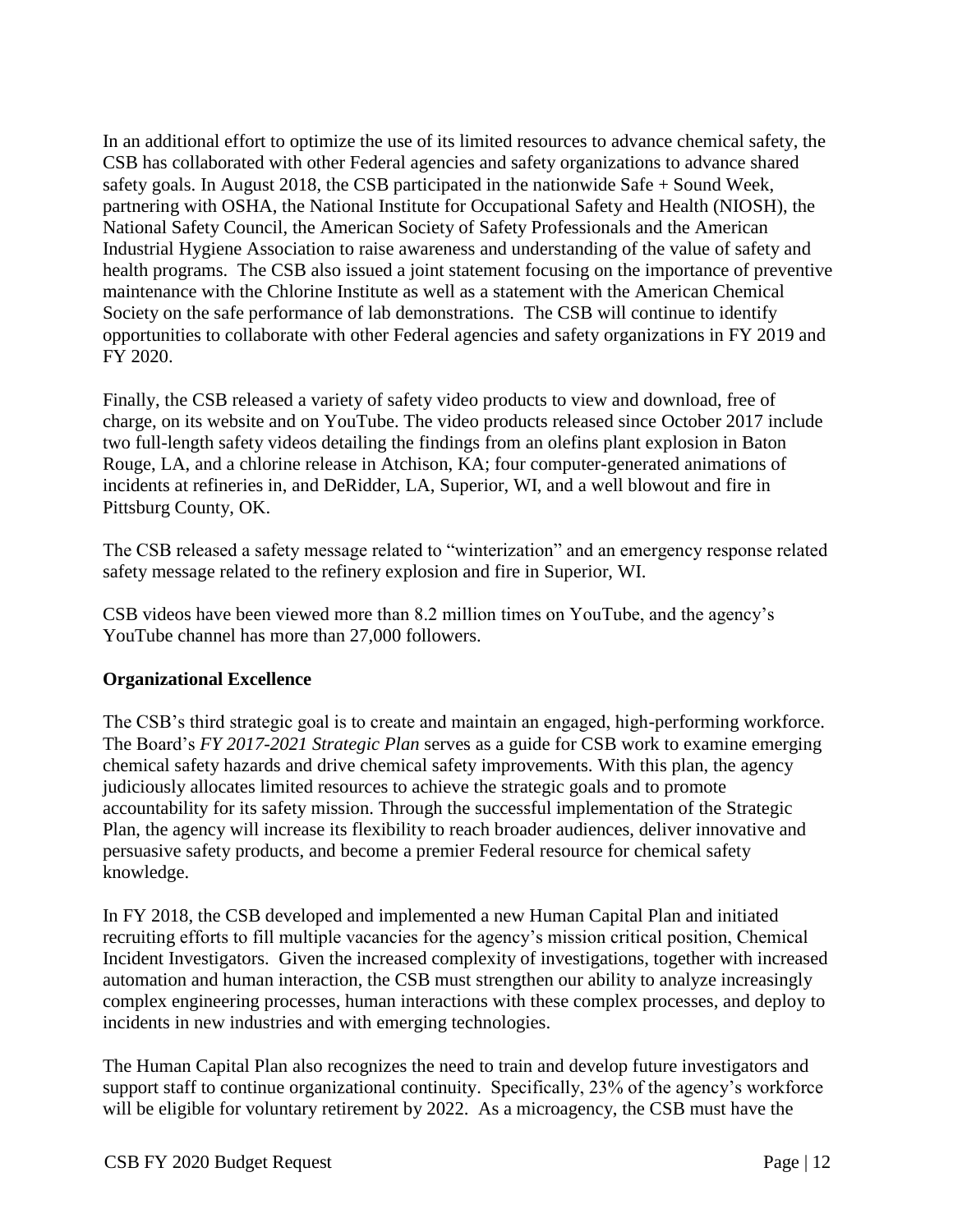resources to hire, train and develop future investigators and support staff. The loss of one employee to retirement or attrition has a significant impact on the agency. Filling vacant positions in FY 2019 will assure knowledge transfer and minimize the impact of retirements and attrition.

The CSB is investing in technological advances to improve operational excellence and accessibility of CSB products to the American public. To implement recent executive orders and OMB guidance on IT development, modernization and enhancement (DME), the CSB is upgrading equipment and software to accommodate the significant increases in the number of electronic records created and maintained. In addition, to comply with the Administration's initiatives for IT modernization, the CSB is making several improvements to its IT infrastructure, including the replacement of aging and end-of-life hardware; migration from physical hardware to servers in a virtualized environment in both its Washington, DC and Denver, CO, offices. These improvements are required to maintain IT system security and integrity and continue in FY 2019. To support the advanced software, the agency was required expand internet bandwidth in both its Washington, DC, and Denver, Colorado, offices. The budget request recognizes the increased ongoing costs associated with a larger bandwidth capability, which is critical to support the growing electronic environment and provide faster connections to cloud-based applications and systems.

In establishing the CSB, the Congress provided that the agency "shall. . . establish by regulation requirements binding on persons for reporting accidental releases into the ambient air subject to the Board's investigatory jurisdiction." 42 U.S.C. § 74126)(C)(iii). In 2009, the agency initiated an advance notice of proposed rulemaking (ANPRM) in which it proposed a number of different scenarios to facilitate the statutory requirement of reporting incidents. A number of comments were received by the agency. However, the agency did not proceed further with a rulemaking. The statute provides that "reporting releases to the National Response Center, in lieu of the Board directly, shall satisfy such regulations. The National Response Center shall promptly notify the Board of any releases wjocj are within the Board's jurisdiction." Id.

On December 7, 2017, suit was filed in the U.S. District Court for the District of Columbia against the CSB seeking a ruling to direct the agency to initiate a rulemaking pursuant to 42 U.S.C. §7412(6)(C)(iii). On February 4, 2019, the district court judge issued his ruling in the case, Air Alliance Houston v. U.S. Chemical Safety and Hazard. The judge ordered the agency to produce a rule within one year of the date of the order.

The CSB will undertake a rulemaking proceeding during this fiscal year, with the goal to satisfy the court's order. This will be a significant undertaking for the agency for which substantial funds will be necessary to obtain the technical assistance in designing a database system to receive the incident reports, as well for the regulatory and economic analysis that will be required for the agency to promulgate the rule. To accomplish this within the time frame specified by the court, the agency anticipates that it will dedicate at least \$350,000 in personnel and consultancy costs. Such a reporting requirement will necessarily require an ongoing cost to support a database system, which the agency estimates would be an annualized cost of \$50,000.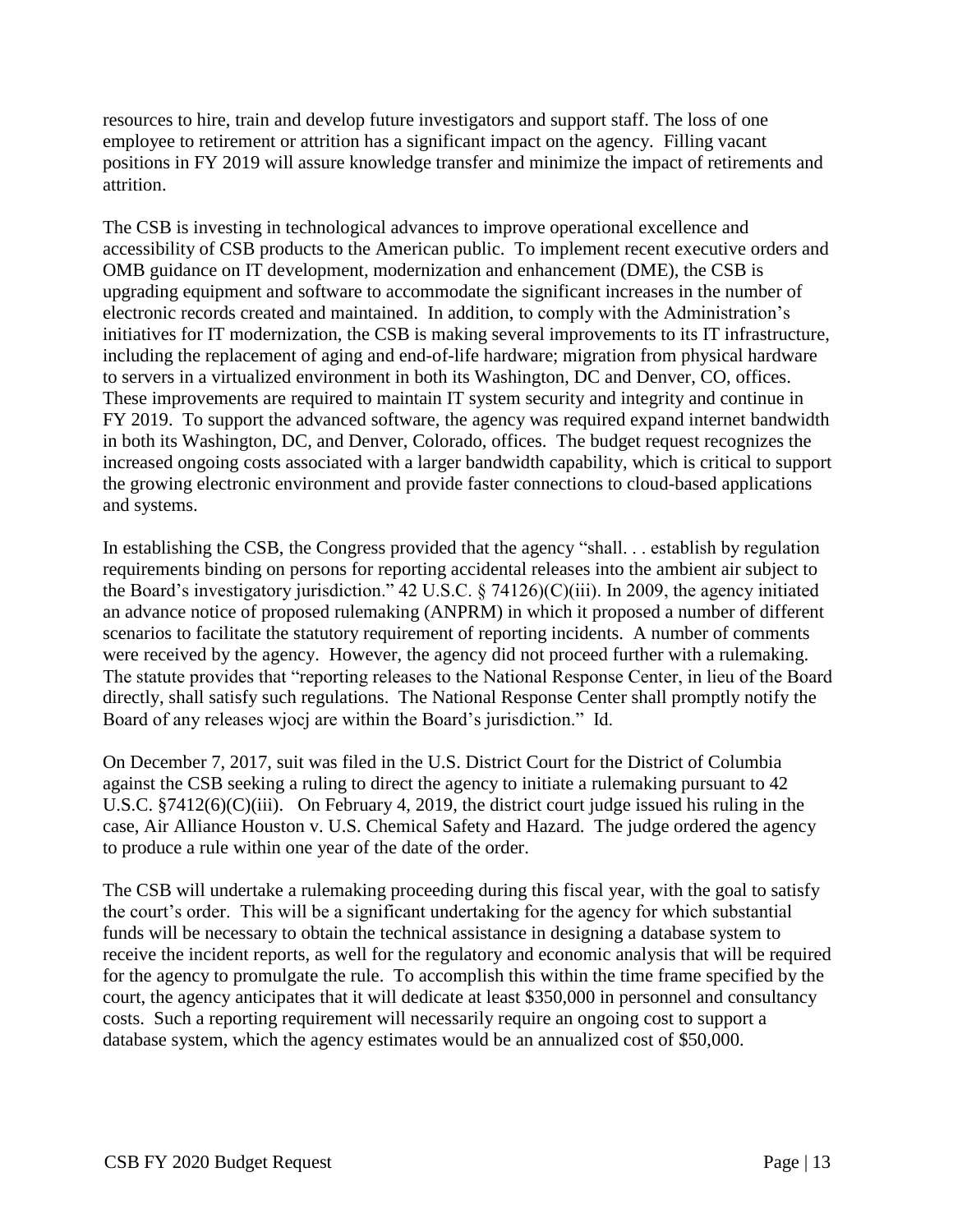# **FY 2020 Budget Request**

The CSB is requesting a budget of \$12.451 million in FY 2020 to execute its unique safety mission. Almost 90% of the funds requested in FY 2020 will be distributed into four main budget categories: personnel compensation, personnel benefits, rent, and other services. Of the requested \$12.451 million, compensation costs, including fringe benefits, account for \$7.931 million – or 63.70% of the total agency budget. To procure mandatory services provided by other government agencies, such as payroll, personnel management, accounting, procurement and occupational health services, and other non-governmental contractors, the CSB requests \$2.507 million – or 20.13% of the agency's budget request. Finally, \$731,000 – or 5.87% – is requested for rent, which includes office space in Washington, DC, and Denver, Colorado.

The requested funding will allow the CSB to maintain programmatic activities that support its three strategic goals.

- **Investigations.** The CSB evaluates several chemical incidents that occur every day across the country and initiates investigations where there is a significant chemical safety issue with high potential for learning. To complete these investigations, the agency identifies the root causes of chemical incidents, issues recommendations to eliminate safety gaps and shares findings broadly across industries that use hazardous chemicals. CSB investigations are transparent. The agency conducts press briefings and public hearings to share findings, obtain additional facts and address concerns from members of the community. Investigative materials are available on the agency's website.
- **Safety Outreach.** The agency collaborates with stakeholder groups and works with recommendations recipients – including government entities, safety organizations, trade associations, corporations, labor organizations, emergency response organizations, and educational institutions – to implement the Board's safety recommendations. The CSB continues to release safety videos and other products, in both English and Spanish, to ensure that valuable safety lessons are available to broad audiences to maximize their preventive impact.
- **Operational Excellence.** The CSB strives for continual improvement to promote organizational efficiency. In FY 2020 the agency will continue to implement its Human Capital and Succession Plans. The CSB will also continue efforts to improve management metrics and accountability to ensure that investigations are completed in a timely manner and resources are strategically allocated to advance chemical safety change. Finally, the CSB will continue using its IT system to support the growing electronic records environment and increase productivity using cloud-based applications and systems.

The requested FY 2020 increase is primarily to provide full-year funding for positions filled in FY 2019. At the time of the 2020 Budget Request submission, the CSB has several vacant positions for its mission-critical occupation, Chemical Incident Investigator. The agency has prioritized the recruitment and retention of candidates for the chemical incident investigator vacancies and acquire additional expertise in areas that are not currently present within the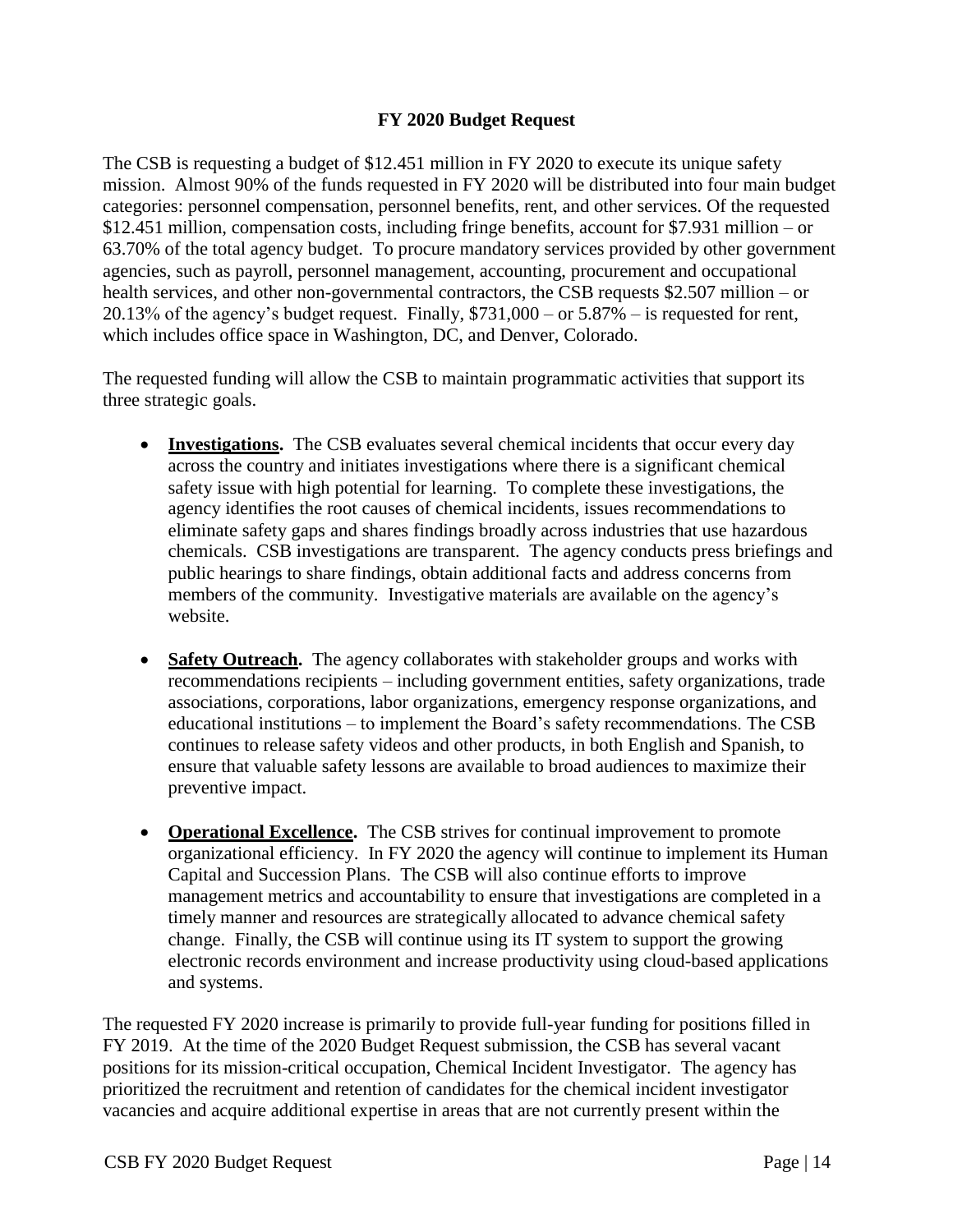investigations staff. In addition, critical support and administrative staff positions, including the General Counsel and a Contracting Officer are currently vacant and will be filled in FY 2019.

With critical vacancies filled in FY 2019, the CSB anticipates an increased ability to conduct more investigations in FY 2020. As a result, slight increases will be needed for investigation related costs such as travel and consultants, along with the additional cost to fully fund positions in FY 2020.

# **Conclusion**

The CSB's FY 2020 budget request for \$12.451 million allows the CSB to execute its unique safety mission and strengthen its capacity to conduct root cause investigations of catastrophic chemical incidents. By sharing the safety lessons from its incident investigations with industry, workers, and the public, the CSB maintains its role as a premier resource for chemical safety lessons learned in FY 2020. The resources developed by the CSB are used nationwide to prevent the loss of life, injuries, and damage to surrounding communities that result from these preventable chemical incidents. This investment in the CSB allows the agency to become more effective in completing and distributing its critical life-saving work. As the agency continues to investigate chemical incidents, the Board's recommendations will draw on its robust history of chemical safety knowledge so that new and emerging industries will benefit from the best practices and safety advancements implemented by their predecessors to achieve greater prosperity. The CSB is a modest Federal investment with a large potential return: improved safety practices and long term economic sustainability for all types of industries that use hazardous chemicals, which in turn better protects the environment and saves more lives.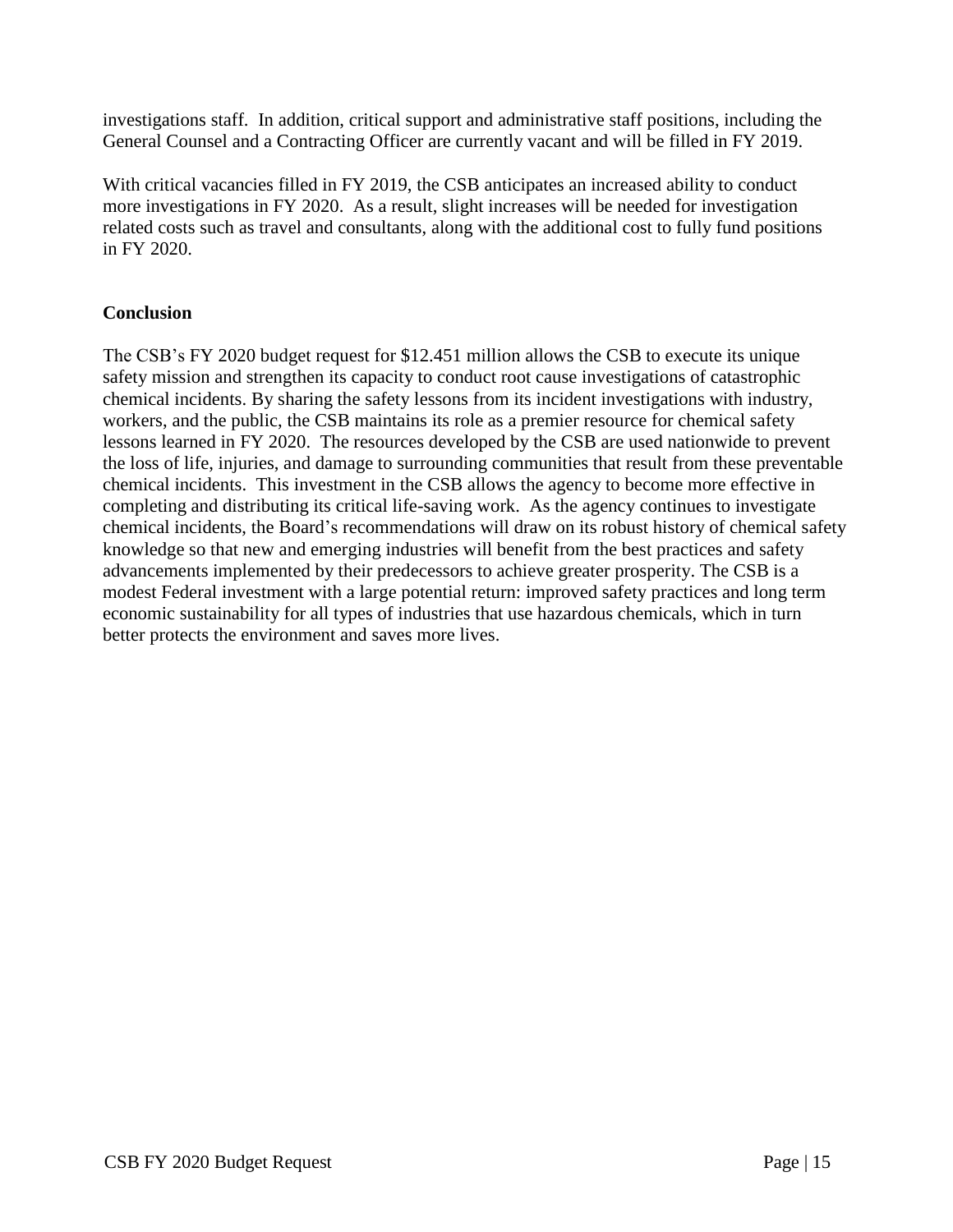# <span id="page-15-0"></span>**IV. Budget by Object Classification Category**

The U.S. Chemical Safety and Hazard Investigation Board (CSB) requests \$12.451 million for FY 2020. The funding requested will enable the CSB to achieve its core mission, as required by the Clean Air Act Amendments of 1990. The proposed budget for FY 2020 is shown in the table below by budget object classification with a comparison to the FY 2019 estimated costs. The table is supported with a narrative explanation of the amount requested for each budget object classification.

|      | <b>Budget Object Class</b>      | <b>Budgeted</b><br>FY 2019* | <b>Requested</b><br><b>FY 2020</b> | <b>Change</b><br>FY 2019-2020 |               |
|------|---------------------------------|-----------------------------|------------------------------------|-------------------------------|---------------|
|      |                                 |                             |                                    | \$                            | $\frac{0}{0}$ |
| 11   | Personnel Compensation          | 5,103,475                   | 6,037,000                          | 933,525                       | 18.29%        |
| 12   | <b>Personnel Benefits</b>       | 1,754,158                   | 1,894,000                          | 139,842                       | 7.97%         |
|      | <b>Subtotal Personnel Costs</b> | 6,857,633                   | 7,931,000                          | 1,073,367                     | 15.65%        |
| 21   | Travel                          | 550,000                     | 610,000                            | 60,000                        | 10.91%        |
| 22   | <b>Transportation of Things</b> | 0                           | 0                                  | $\Omega$                      | 0.00%         |
| 23.2 | <b>Space Rental Payments</b>    | 731,316                     | 731,000                            | $-316$                        | $-0.04%$      |
| 23.3 | Communications, Utilities and   | 246,248                     | 273,000                            | 26,752                        | 10.86%        |
|      | Misc.                           |                             |                                    |                               |               |
| 24   | Printing and Reproduction       | 19,700                      | 20,000                             | 300                           | 1.52%         |
| 25   | <b>Other Services</b>           | 3,175,620                   | 2,507,000                          | $-668,620$                    | $-21.05%$     |
| 26   | Supplies and Materials          | 269,483                     | 284,000                            | 14,517                        | 5.39%         |
| 31   | Equipment                       | 150,000                     | 95,000                             | $-55,000$                     | $-36.67%$     |
|      | <b>Totals</b>                   | 12,000,000                  | 12,451,000                         | 451,000                       | 3.76%         |
|      | <b>FTE</b>                      | 47                          | 47                                 | $\mathbf 0$                   | $0.00\%$      |

**Budget Object Classification Table** Fiscal Years 2019 and 2020

\* Public Law No. 116-6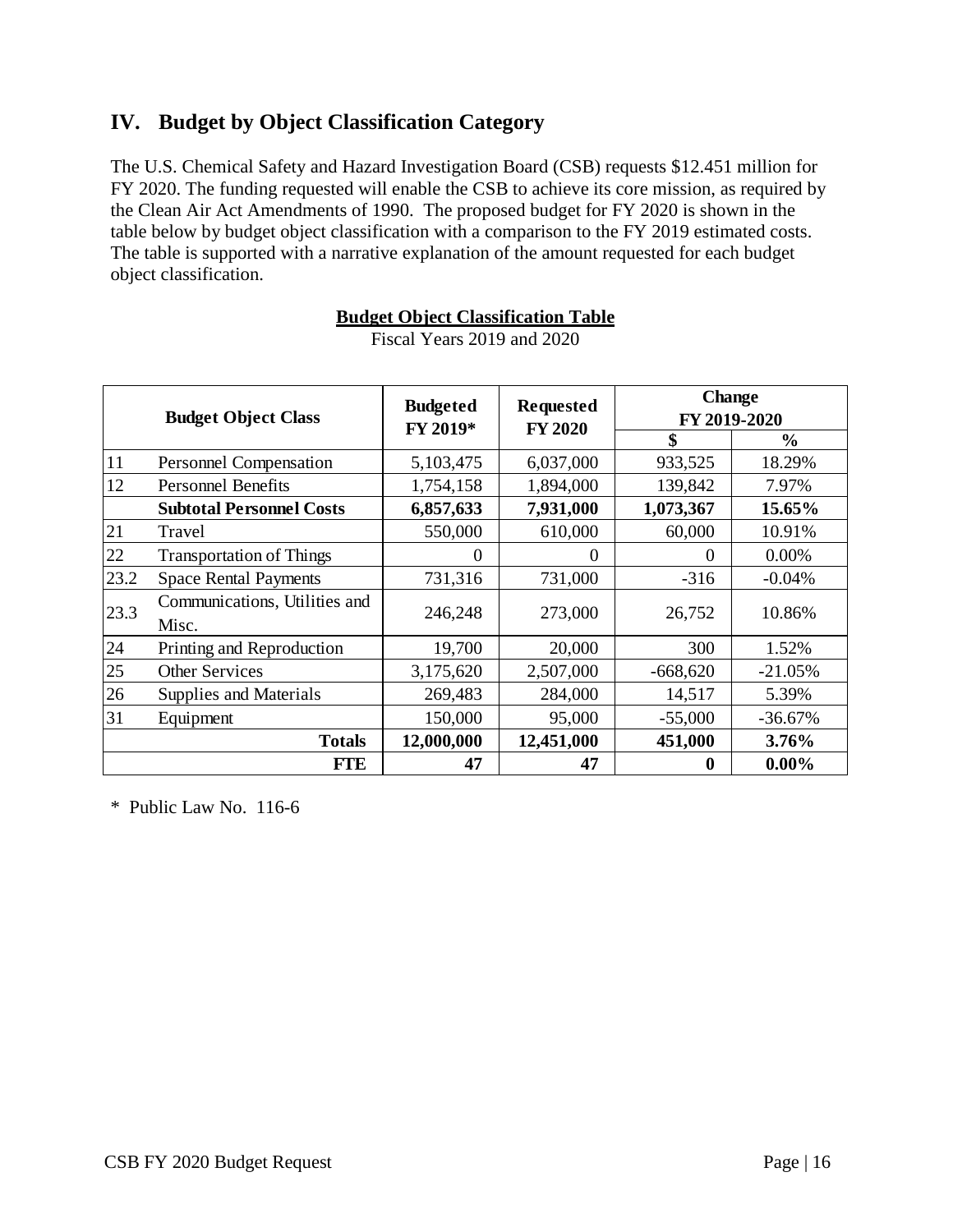#### **Budget Object Classification Detail**

#### **11.0 Personnel Compensation**

| $C1$ $C2$ $C1$ $C2$ $C2$ $C3$ |             |           |        |  |  |
|-------------------------------|-------------|-----------|--------|--|--|
| FY 2019                       | FY 2020     | Amount    | $\%$   |  |  |
| \$5,103,475                   | \$6,037,000 | \$933,525 | 18.29% |  |  |

**Change FY 2019-FY 2020**

The budget request for FY 2020 includes \$6.037,000 to fund direct payroll costs for five board members and 42 staff members. This object class includes promotions and step increases to retain and advance entry and intermediate level employees.

#### **12.0 Personnel Benefits**

#### **Change FY 2019-FY 2020**

| FY 2019     | FY 2020     | Amount    | $\%$  |
|-------------|-------------|-----------|-------|
| \$1,754,158 | \$1,894,000 | \$139,842 | 7.97% |

CSB personnel benefits include the government's contributions to the CSRS and FERS retirement programs; life and health insurance programs; the student loan repayment program; the Transit Subsidy Program; and the Thrift Savings Plan. The FY 2020 request reflects benefits for five board members and 42 staff members.

#### **21.0 Travel**

#### **Change FY 2019-FY 2020**

| FY 2019   | FY 2020   | Amount   | $\%$   |
|-----------|-----------|----------|--------|
| \$550,000 | \$610,000 | \$60,000 | 10.91% |

CSB board members and staff travel are required to travel to conduct the agencies core work of investigating incidents and advocating safety and change through recommendations and outreach. In addition, travel is required between CSB offices in Washington, DC and Denver, Colorado, and to certain training courses. CSB requests an increase of \$60,000 to provide for additional travel primarily to deploy to more incidents.

#### **22.0 Transportation of Things**

The CSB does not anticipate employee relocation shipment costs in FY 2020.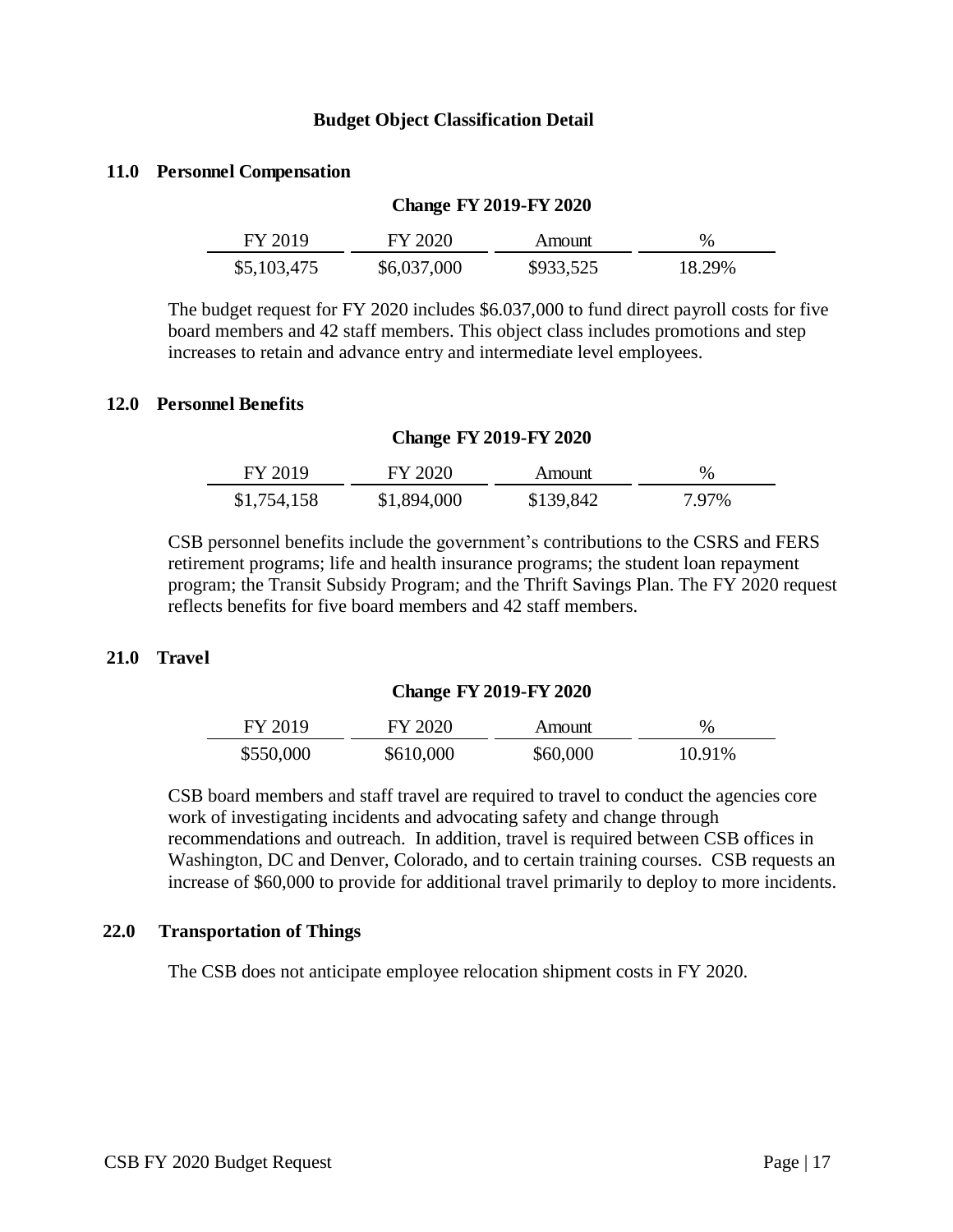#### **23.2 Space Rental Payments**

| FY 2019   | FY 2020   | Amount    | $\%$      |
|-----------|-----------|-----------|-----------|
| \$731,316 | \$731,000 | $-$ \$316 | $-0.04\%$ |

#### **Change FY 2019-FY 2020**

The CSB anticipates minimal change in space rental costs in FY 2020. This is largely due to new lower cost space for the Denver, Colorado office that will offset anticipated real estate tax and operating cost increases for the Washington, DC office.

#### **23.3 Communications, Utilities and Misc.**

#### **Change FY 2019-FY 2020**

| FY 2019   | FY 2020   | Amount   | $\%$   |
|-----------|-----------|----------|--------|
| \$246,248 | \$273,000 | \$26,752 | 10.86% |

Communication and postage costs are projected to be \$273,000 in FY 2020. This includes \$163,000 to provide sufficient internet bandwidth for the volume of data transmitted across the agency and to webcast meetings to the public. Other communications and utilities costs include \$65,000 for cell phones and wireless broadband usage; \$29,000 for telephone services in the Washington, DC and Denver, Colorado offices; and \$8,000 for postage and express mail. Other costs are related to building security and continuity of operations.

#### **24.0 Printing and Reproduction**

#### **Change FY 2019-FY 2020**

| FY 2019  | FY 2020  | Amount | $\frac{0}{0}$ |
|----------|----------|--------|---------------|
| \$19,700 | \$20,000 | \$300  | 1.52%         |

The CSB anticipates minimal change in printing and reproduction costs in FY 2020.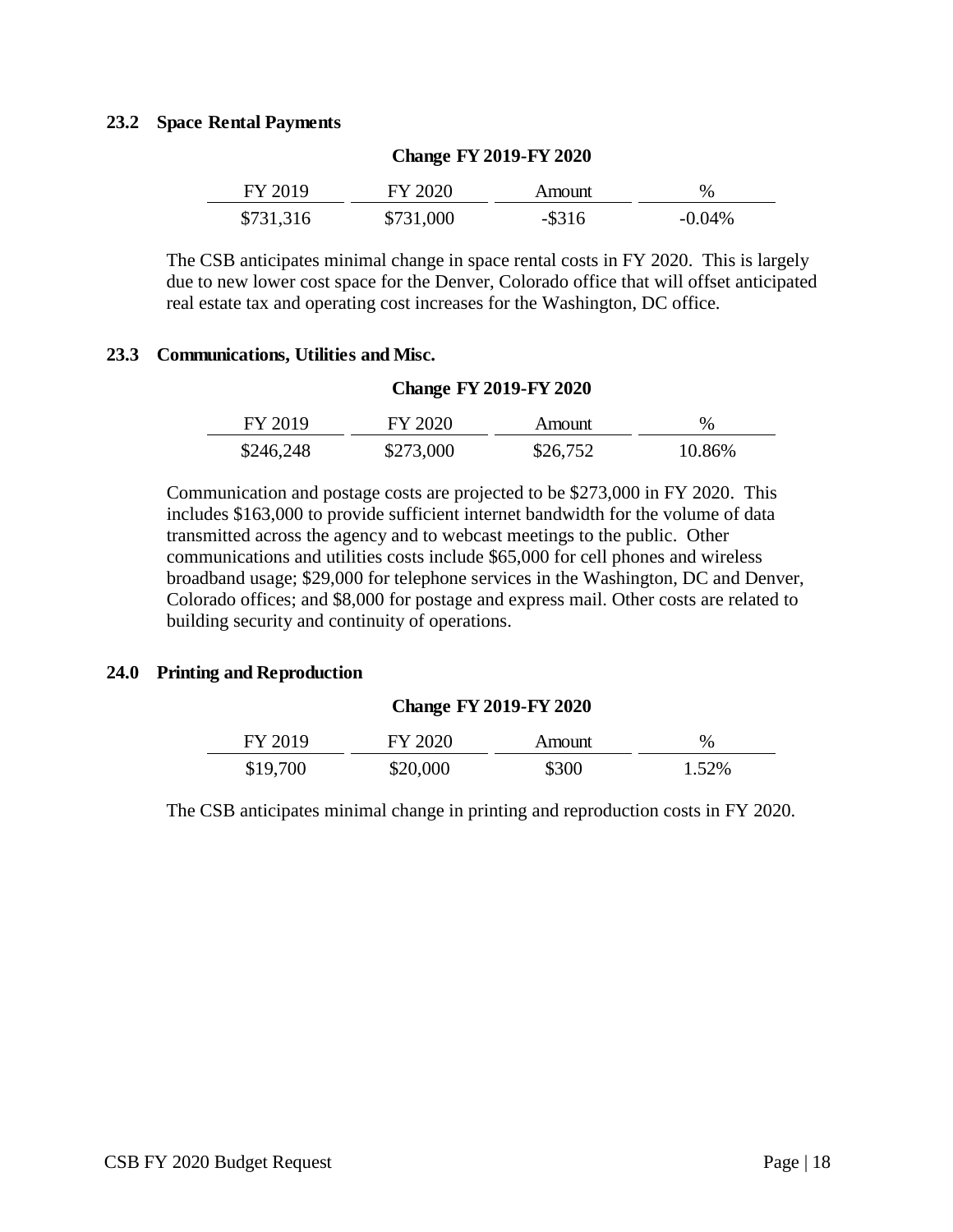#### **25.0 Other Services**

| FY 2019     | FY 2020     | Amount        | $\%$       |
|-------------|-------------|---------------|------------|
| \$3,175,620 | \$2,507,000 | $-$ \$668,620 | $-21.05\%$ |

#### **Change FY 2019-FY 2020**

A total of \$2,507,000 is requested for services in FY 2020. Requirements in this BOC fall into two basic categories: interagency agreements for services provided by other Federal agencies and contractual services provided by non-Federal sources. Additional information on each category is provided in the following paragraphs.

*Services Provided by Other Federal Agencies.* A total of \$632,000 is requested for services provided by other Federal agencies. These services include \$647,000 for financial, travel, and procurement services provided by the Bureau of the Fiscal Service (BFS) in the Department of the Treasury; and \$163,000 for personnel and payroll services provided by the Interior Business Center (IBC) in the Department of the Interior. The remaining funds will be used for other interagency agreements with Federal Occupational Health for investigator physical examinations and respirator fit testing, incident notification services provided by the United States Coast Guard's National Response Center (NRC), HSPD-12 compliance, Employee Assistance Program (EAP) support and other government-provided services.

*Other Contractual Services.* The CSB procures a variety of services to support its mission, including expert consultants for investigations and testing (\$550,000), support for safety animation and video production (\$350,000), training (\$150,000), information technology software maintenance (\$111,000), and website hosting (\$82,000).

#### **26.0 Supplies and Materials**

| <b>Change FY 2019-FY 2020</b> |           |          |       |  |  |
|-------------------------------|-----------|----------|-------|--|--|
| FY 2019                       | FY 2020   | Amount   | $\%$  |  |  |
| \$269,483                     | \$284,000 | \$14,517 | 5.39% |  |  |

The amount of \$284,000 is requested for supplies and materials in FY 2020, including books, reference materials and subscriptions (\$184,000), general office and computer supplies (\$38,000), field safety supplies (\$35,000), and outreach materials (\$28,000).

#### **31.0 Equipment**

| FY 2019   | FY 2020  | Amount       | $\%$       |  |
|-----------|----------|--------------|------------|--|
| \$150,000 | \$95,000 | $-$ \$55,000 | $-36.67\%$ |  |

<span id="page-18-0"></span>**Change FY 2019-FY 2020**

Equipment costs are reduced in FY 2020 due to one-time office furniture purchases anticipated in FY 2019.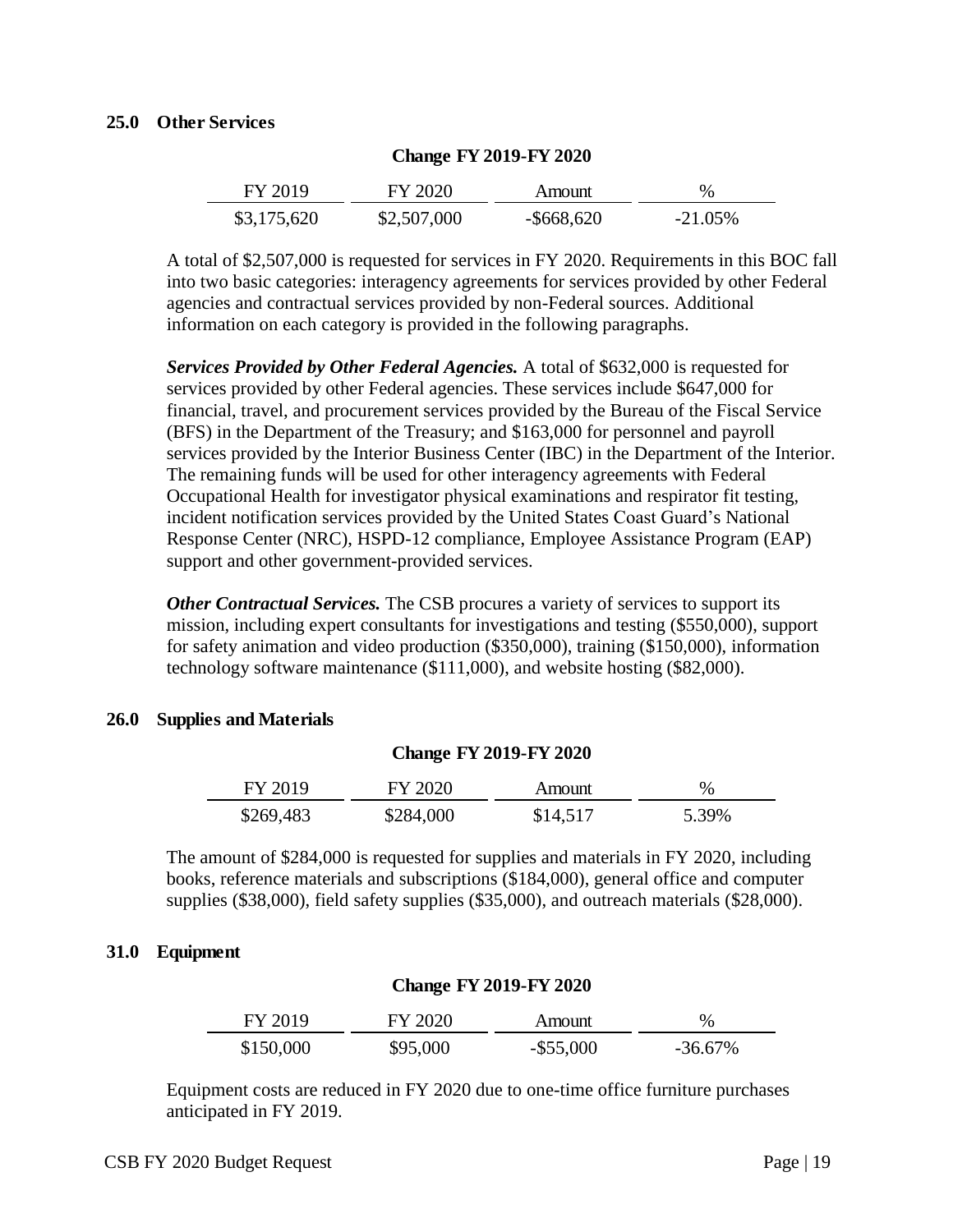# **V. Additional Tables**

# **CSB Appropriations by Fiscal Year** (Dollars in Millions)

| <b>Fiscal Year</b> |        | <b>One-Year Funds Two-Year Funds</b> | <b>Total Funds</b> |
|--------------------|--------|--------------------------------------|--------------------|
| 1998               | \$4.00 | \$0.00                               | \$4.00             |
| 1999               | 6.50   | 0.00                                 | 6.50               |
| 2000               | 7.97   | 0.00                                 | 7.97               |
| 2001               | 4.99   | 2.49                                 | 7.48               |
| 2002               | 5.34   | 2.50                                 | 7.84               |
| 2003               | 7.31   | 0.50                                 | 7.81               |
| 2004               | 8.20   | 0.00                                 | 8.20               |
| 2005               | 9.03   | 0.00                                 | 9.03               |
| 2006               | 9.06   | 0.00                                 | 9.06               |
| 2007               | 9.11   | 0.00                                 | 9.11               |
| 2008               | 9.26   | 0.00                                 | 9.26               |
| 2009               | 10.20  | 0.00                                 | 10.20              |
| 2010               | 11.15  | 0.00                                 | 11.15              |
| 2011               | 10.78  | 0.00                                 | 10.78              |
| 2012               | 11.13  | 0.00                                 | 11.13              |
| 2013               | 11.20  | 0.00                                 | 11.20              |
| 2014               | 11.00  | 0.00                                 | 11.00              |
| 2015               | 11.00  | 0.00                                 | 11.00              |
| 2016               | 11.00  | 0.00                                 | 11.00              |
| 2017               | 11.00  | 0.00                                 | 11.00              |
| 2018               | 11.00  | 0.00                                 | 11.00              |
| 2019               | 12.00  | 0.00                                 | 12.00              |
| 2020 <sup>a</sup>  | 12.45  | 0.00                                 | 12.45              |
| a. Requested.      |        |                                      |                    |

# **Salaries & Expenses**

**Emergency Fund <sup>b</sup>**

| <b>Fiscal Year</b> | <b>New Funding</b> | <b>Amount Spent to Total Available</b><br>Date |        |
|--------------------|--------------------|------------------------------------------------|--------|
| 2004               | \$0.44             | \$0.00                                         | \$0.44 |
| 2005               | 0.40               | 0.00                                           | 0.84   |

b. The Emergency Fund was established in FY 2004. It provides a funding mechanism so periodic incident investigation cost fluctuation can be met without delaying critical phases of the investigations. It is no-year funding, meaning it is available until expended.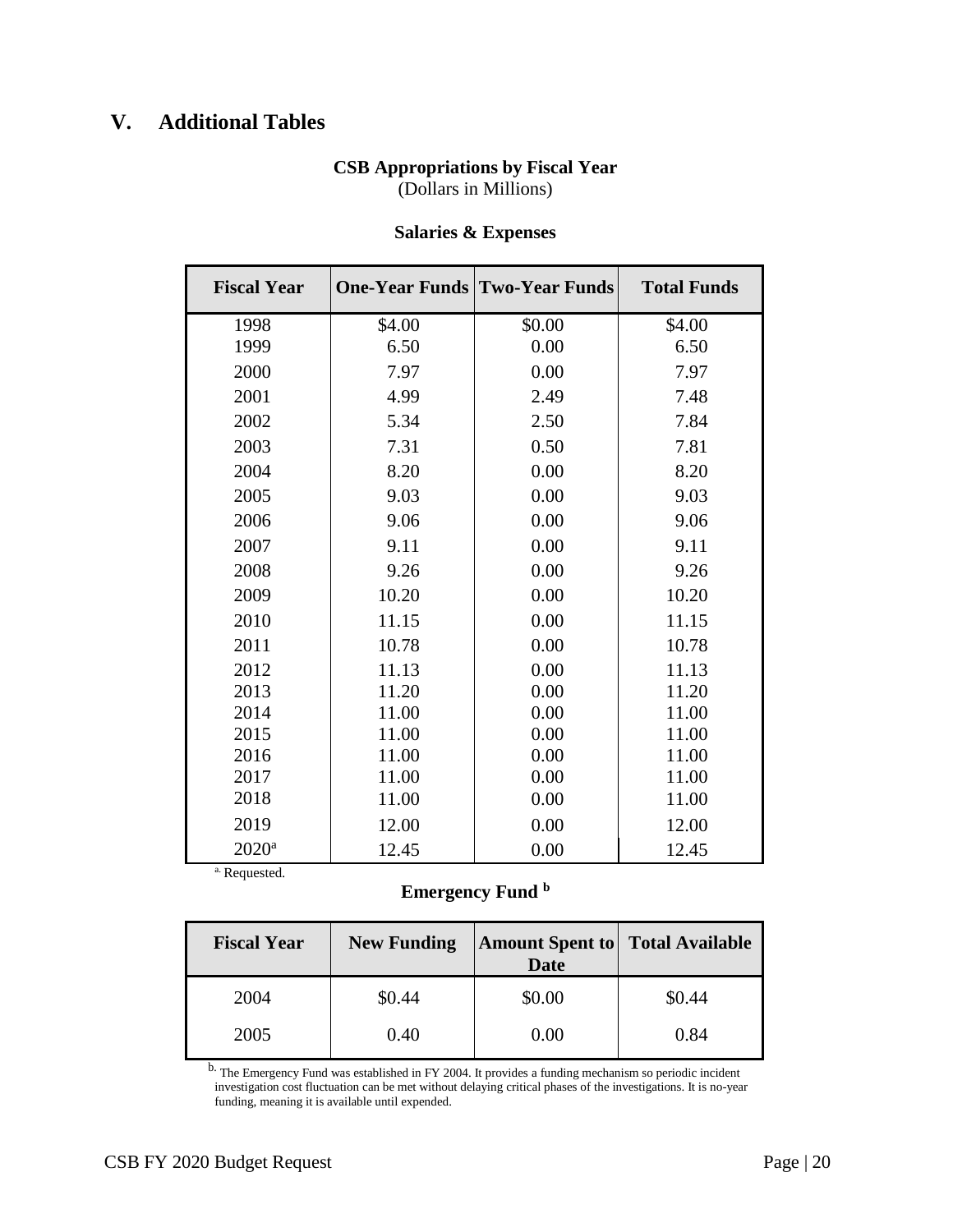|               | <b>On Board</b> | <b>On Board</b> | <b>On Board</b> | Projected      | <b>Requested</b> |
|---------------|-----------------|-----------------|-----------------|----------------|------------------|
| <b>Grade</b>  | 9/30/2016       | 9/30/2017       | 9/30/2018       | <b>FY 2019</b> | <b>FY 2020</b>   |
| $GS-7$        |                 | 0               |                 | 0              |                  |
| $GS-9$        | 2               | 3               |                 | 8              | 8                |
| $GS-11$       |                 |                 | 3               | 3              | 3                |
| $GS-12$       | 5               |                 | 2               | 2              | 2                |
| $GS-13$       | 5               | 5               | 6               |                |                  |
| $GS-14$       | 14              | 15              | 8               | 10             | 10               |
| $GS-15$       | 10              | 9               |                 | 9              | 9                |
| Executive     | 4               | 4               | 3               | 5              | 5                |
| <b>SES</b>    | $\Omega$        |                 | 2               | 3              | 3                |
| <b>Totals</b> | 41              | 42              | 31              | 47             | 47               |

# **CSB Personnel Data**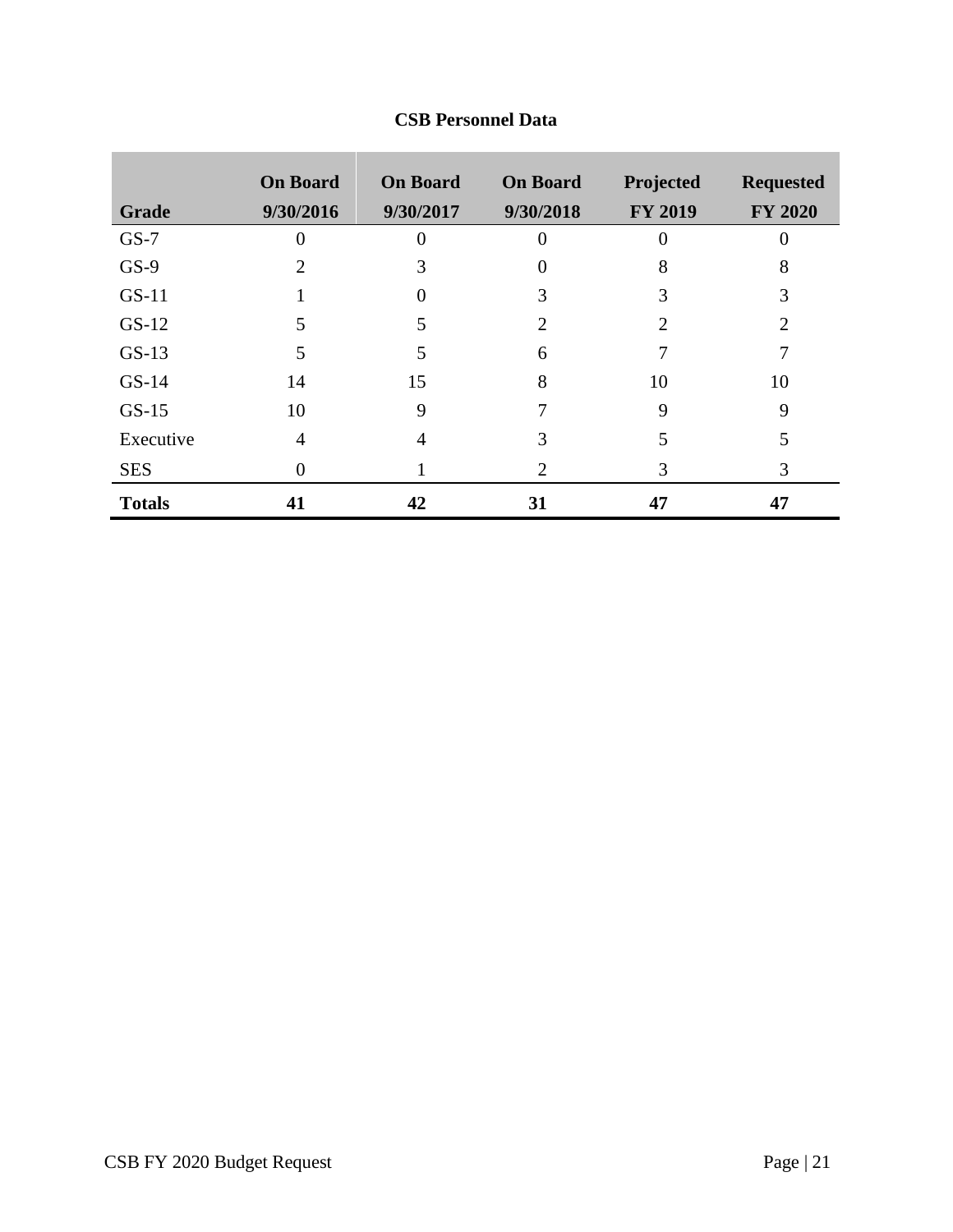#### **Recommended Appropriations Language**

### **CHEMICAL SAFETY AND HAZARD INVESTIGATION BOARD** *Federal Funds*

# **SALARIES AND EXPENSES**

For necessary expenses in carrying out activities pursuant to section  $112(r)(6)$  of the Clean Air Act, as amended, including hire of passenger vehicles, uniforms or allowances therefore, as authorized by 5 U.S.C. 5901-5902, and for services authorized by 5 U.S.C. 3109, but at rates for individuals not to exceed the per diem equivalent to the maximum rate payable for senior level positions under 5 U.S.C. 5376, \$12,451,000. Provided, that notwithstanding any other provision of law, the individual appointed to the position of Inspector General of the Environmental Protection Agency (EPA) shall, by virtue of such appointment, also hold the position of Inspector General of the Board: Provided further, That notwithstanding any other provision of law, the Inspector General of the Board shall utilize personnel of the Office of Inspector General of EPA in performing the duties of the Inspector General of the Board, and shall not appoint any individuals to positions within the Board.